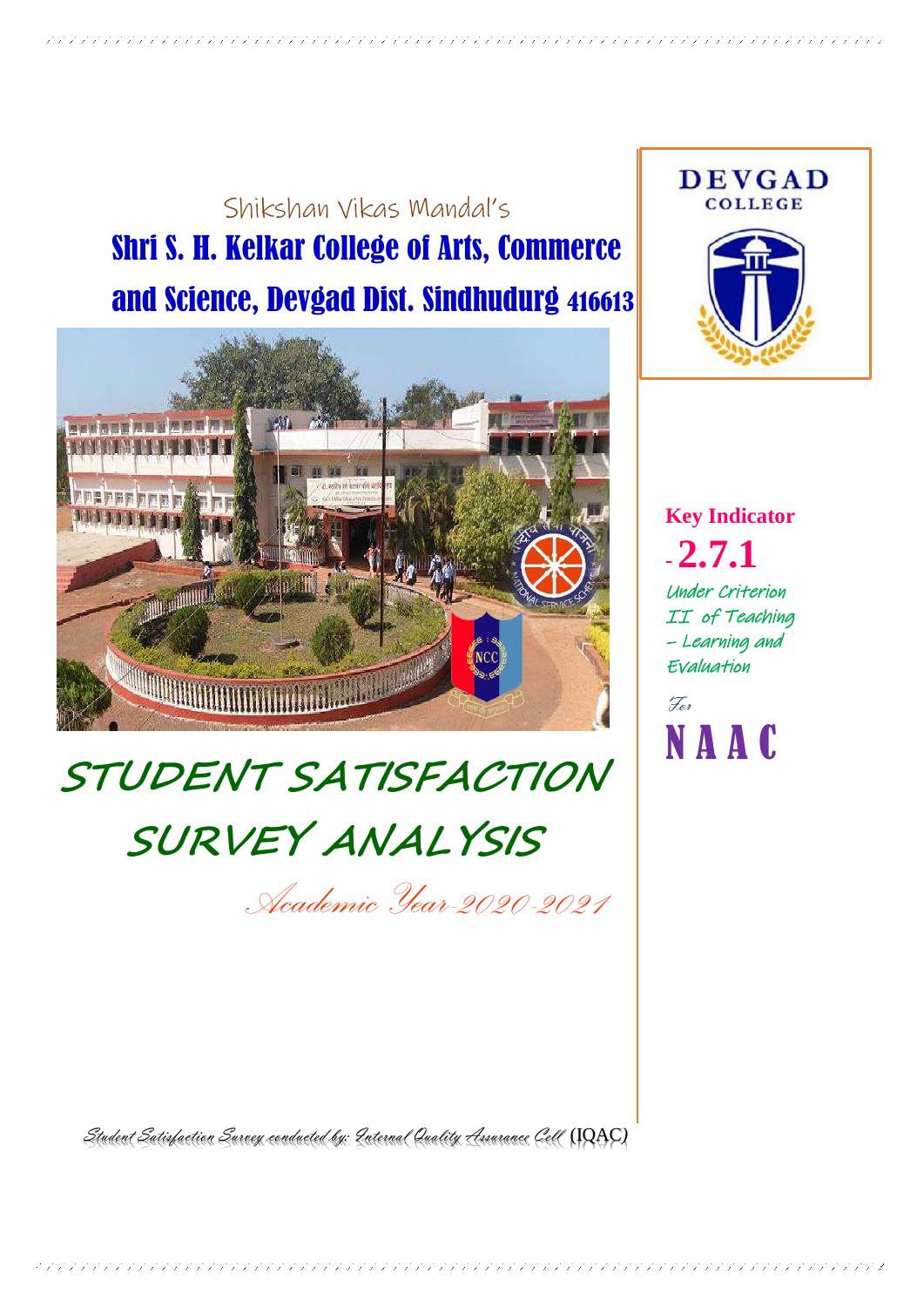

**Shikshan Vikas Mandal's**

## **SHRI S. H. KELKAR COLLEGE OF ARTS, COMMERCE AND SCIENCE, DEVGAD DIST. SINDHUDURG 416613 Students Satisfaction Survey analysis Academic Year 2020-2021**

Education is a key driver of economic growth, particularly the higher education sector. This segment becoming progressively competitive. To impart quality education and provide competent resources to the society, stakeholder's inputs create a cutting edge in achieving this. The students are an integral part of academic institution. The prime measure of college development can be simply interpreted by the gratification of students. Satisfaction of learners can be defined as an immediate attitude resulting from an evaluation of students' educational involvement, services and facilities provided by institute. Student satisfaction has become an important component of quality assurance. This put in concentration our college is one of them conducted the student satisfaction survey for primarily focuses on Teaching Learning Evaluation. It collects in-depth data of a student's satisfaction with the teaching learning environment.

#### **NEED AND IMPORTANCE OF STUDENT SATISFACTION SURVEY:**

Our institute being on the top amongst the all colleges with accreditation in NAAC strives to reach high altitudes with continuous inputs especially from the major stakeholder's, i.e.: our students. Genuine input and suggestions of our pupils will take it to the greater heights. Our college conducted Student Satisfaction Survey in April 2021 for the academic session 2020-2021. The survey covered fourteen objective and one subjective question for all active learners where they are required to accesses Google form. It seems that the survey was created by experts and leaders in the education to assist the educational institutions to define the success of the most important aspect of education- teaching and learning. The results of the survey summarize the expectations of the students and expert educationalists and the extent to which the college was able to meet these expectations. Each question in the Student Satisfaction Survey format is aimed at collecting factual opinion of students on curriculum, completion of syllabus, preparedness of the teachers, reaction of the

そううつう フランテンプランデンションデンテンプ プランデンテンプ アンデンテンプ アンデンデンデンデンデンデンデンデンデンデンデン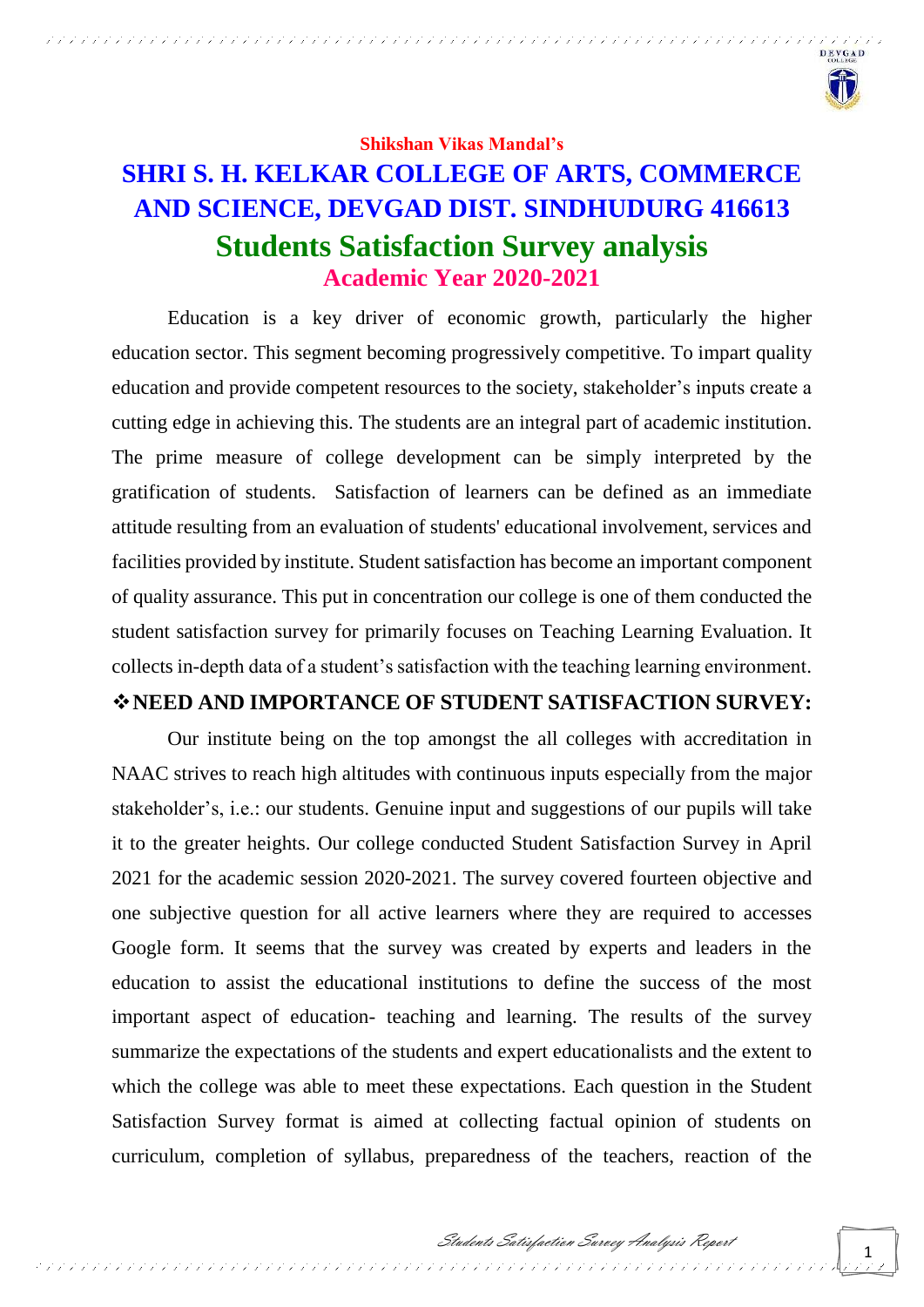

students regarding pedagogy, attitude of teachers, transparency and fairness in internal evaluations, placement possibilities, curricular and extra-curricular activities, overall impression and suggestions about the college. This simple but important exercise definitely helps to improve the relevance of teaching and learning. The survey responses from eighth hundred forty five participants out of one thousand two hundred twenty five total enrolled students in academic year 2020-2021. It means that 68.98 percent pupils enthusiastically involve in continual improvement of teaching-learning processes.

## **ANALYSIS AND THE FINDINGS:**

The responses collected from the survey were auto fed in Google from summery sheet are considered for the analysis. The question-wise outcome of the results is presented below:

*1) How well did the teachers prepare for the classes?*  (2. अध्यापकांच्या अध्यापनपर्व तयारी विषयी आपले मत काय?)



#### *Dig. 1: Teachers preparation*

As per response collected through online student satisfaction survey 58.9 percent students are satisfied with their teacher's preparation for the classes while it is most appreciable thing is that 12.1 percent students are stated the preparation of their respective faculties is thorough, followed by 8.6 percent students recorded that their teachers prepare for classes thoroughly. It is justified that some faculties satisfactorily prepared for classes, noted by 7.2 percent students. But some students made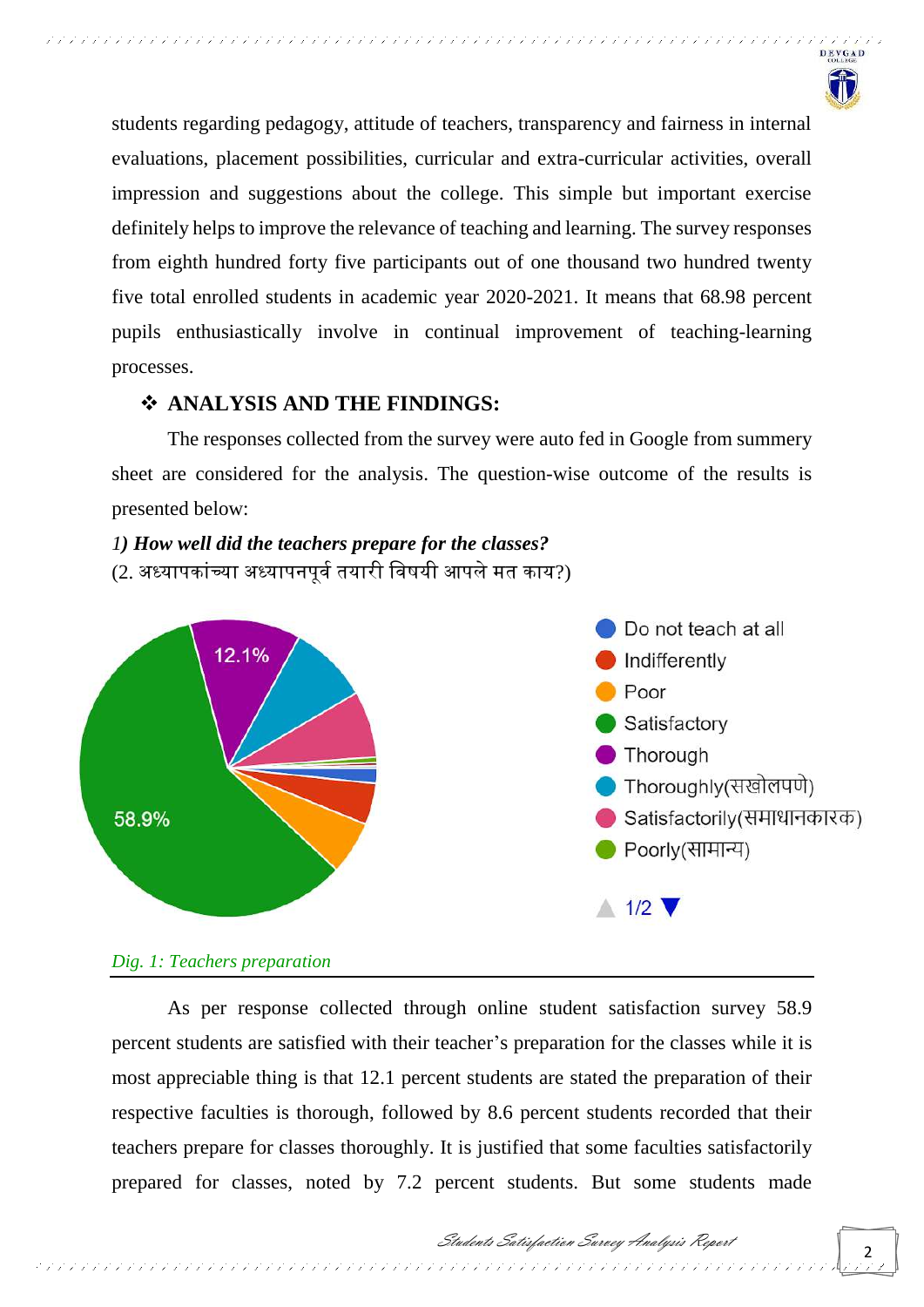

irresponsible statement about preparedness of their subject teachers respectively 6.4 percent poor, 2.1 percent do not teach at all, 4.5 percent indifferently. Noteworthy thing is that 86.8 percent students are comfortable with preparedness of their concerned faculties. It is also great opportunity for faculty to improve their class preparation and concentrate those students for converting their negative approaches to positive.

*2) How well were the teachers able to communicate?*  (अध्यापकाांच्या सांज्ञापनावर्षयीचेआपलेमय काय*?*)



#### *Dig.2: Teachers Communication Ability*

Teachers must be skilled at listening to their students as well as explaining things clearly as communication is both receptive and expressive. Teachers need clarity of thought to present the material. He/she must be able to break down complex ideas into simpler parts and smaller steps to transmit to their students. Our 51 percent students' opinion that their faculties always communicate with them because they believe communication is successful key tool for teaching in the classroom. Whereas 21.8 percent students clearly stated that their subject teachers sometime effectively communicate with them followed by 19.1 percent just satisfied communication with their respective teachers. Chain of 8.2 percent students irrationally considered that communication of their teachers is generally effective and very poor respectively.

## *3) The teacher's approach to teaching can best be described as:*

## (4. अध्यापकांच्या अध्यापनविषयक दृष्टीकोन कसा वर्णन कराल?)

All respected faculty member's implemented creative and innovative strategies that are practical and meet the needs of students. Teachers are well aware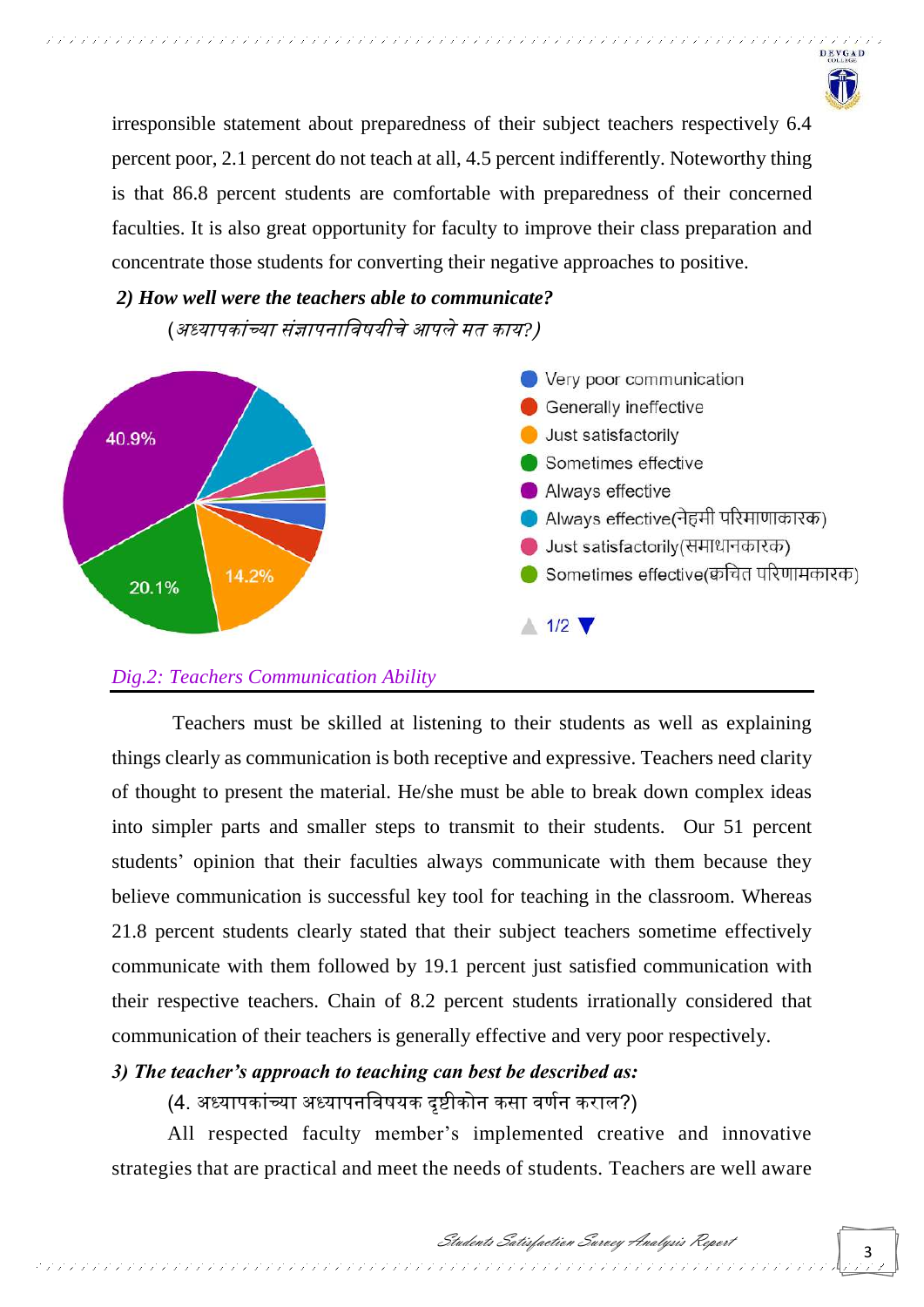

that, students from different walks of life are to be covered in a classroom for learning. They have different capabilities and personalities, adding to the diversity that comes with college. It is very clear that entire faculty members are most particular in their profession as per responses recorded by our beloved students, 50.3 percent learners granted the teachers as teacher with very good teaching approach. Along with 23.8 percent students awarded excellent status to teaching approach for their subject teachers. While 19.3 percent students documented that teaching approach of their faculties is good. Fair as well as poor teaching approach of concerning teachers decided by 5.7 percent and 0.9 percent learners correspondingly. Faculty members must have to modify their teaching approaches for maximum progress of our students.



*Dig. 3: teacher's approach to teaching*

#### *4. Percentage of syllabus covered online during lockdown:*

(लॉकडाऊन दरम्यान ऑनलाईन कव्हर के लेल्या अभ्यासक्रमाची टक्केर्ारी)

Academic year 2020-2021 is permanently keep in everyone's memoirs for its pandemic circumstances generated due to Covid-19. In the fatal pandemic, our routine activities are not ceased but they have been changed drastically, i. e. our traditional classroom lecture transferred into online mode. Where in the pandemic everyone struggles to live but both faculties as well as students of the college are effectively involved in teaching-learning process. As per the survey conducted by college 39.8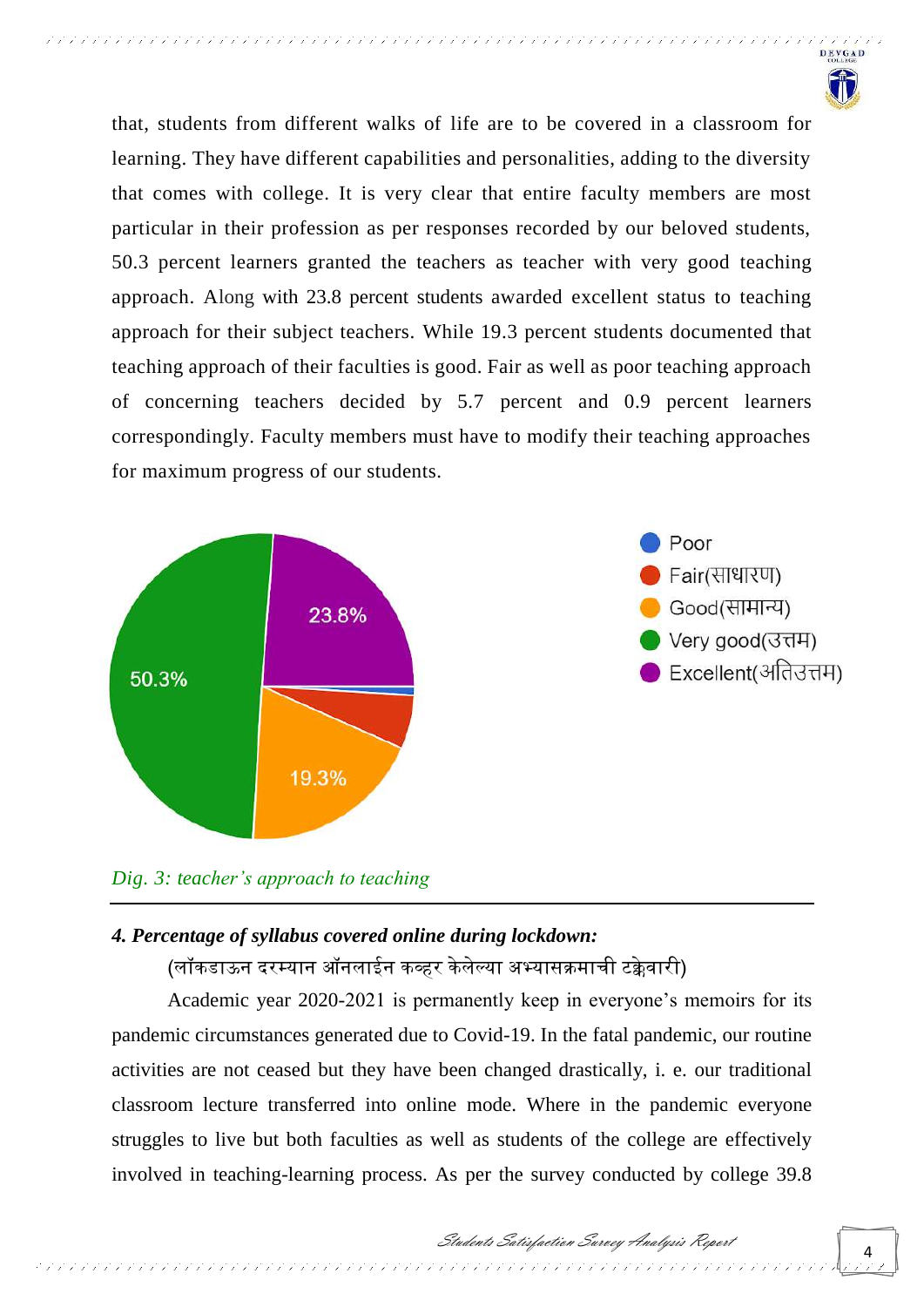

percent students enhanced knowledge through 70-90 percent online lectures taken by their subject teachers. Students having sufficient of resources like: adequate mobile, laptop with proper internet connectivity they benefited from above 90 percent online lectures arranged by faculty members stated by 11.5 percent students. While 23.1 percent learners noted that they could attend only 50-70 percent online lectures due fair resources they have. Students facing lot of difficulties to join online lectures and access e-material they covered 30 to 50 percent proration of syllabus over and done with online lectures response recorded by 8.5 percent students.



## *Dig.4: syllabus covered online during lockdown*



#### *5. What mode of online teaching was adopted by teachers?*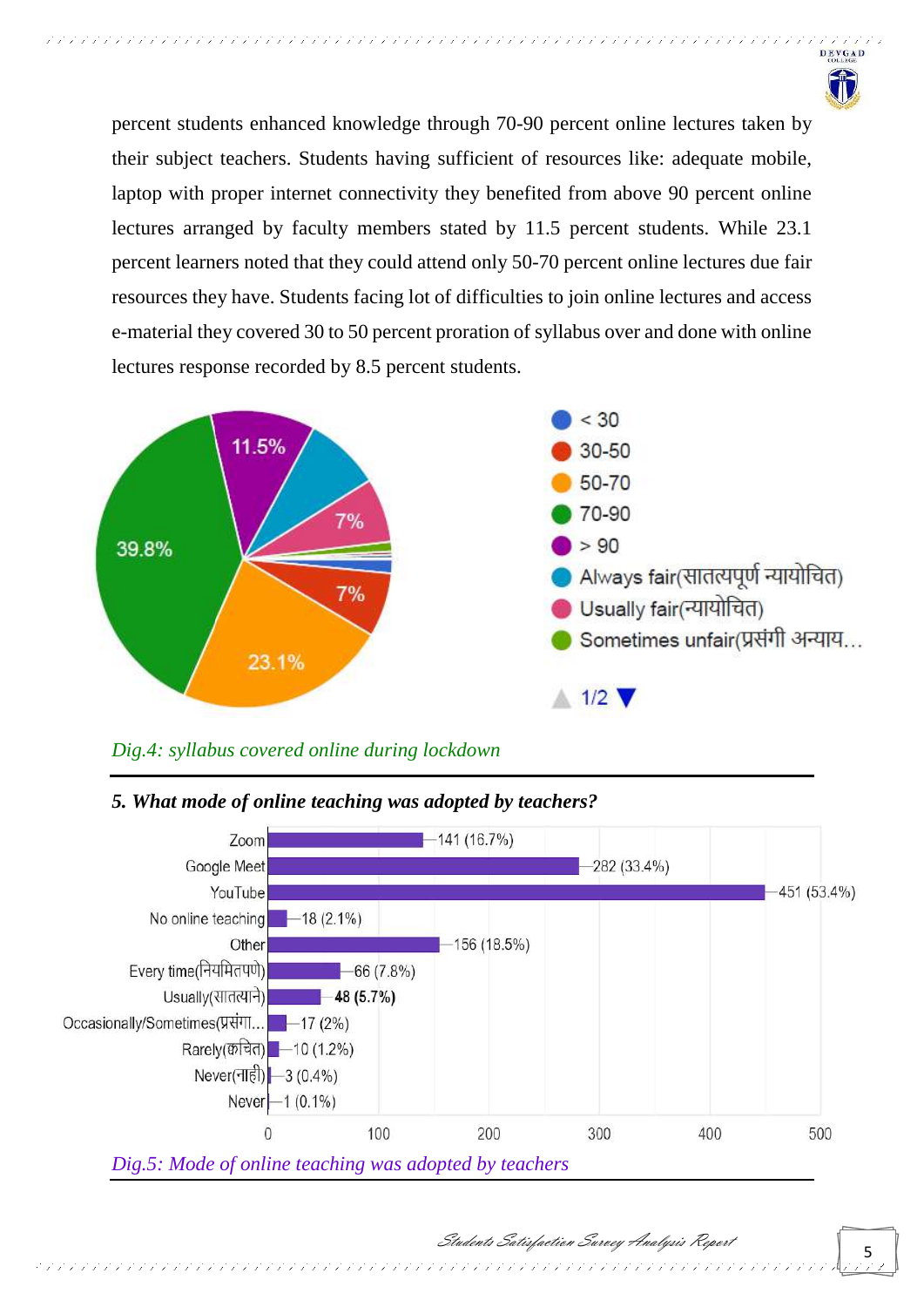

As per reflection of dig. No. 5 most of the teachers adopted 'YouTube' platform for conducting online lectures specified by 53.4percent students. It is suitable to almost faculties and convenient for students too. According to 33.4percent students, teachers have used 'Google meet' for arranging online lectures although 'zoom' platform has also been used by some faculties to run online lectures, noted by 16.7percent learners. Other sources also implemented for online lectures said by 18.5percent students. As reference to previous question might be 2.1percent students don't have sufficient resources to attending online lectures conducted through various online modes/platforms.

*6) The institute takes active interest in promoting internship, student exchange, and field visit opportunities for students*. (7.महाविद्यालय विद्यार्थ्यांच्या विविध क्षेत्रातील उमेदवारी, विद्यार्थी विनिमय, आणि क्षेत्र भेटीच्या संधी उपलब्ध करून देते का?)



*Dig.6: promoting internship, student exchange, and field visit opportunities*

The objective of Student Satisfaction Survey was to measure the students' level of satisfaction on their experiences with institute. Our college always endeavour active interest in promoting internship, student exchange, and field visit opportunities for students but they think same or not it is analysed by responses recorded through existing survey. Students are asset and responsible citizens of nation for long retro keep in mind this it is prime duty of an institute to develop every angle of personality of our stakeholders through bringing various opportunities in different fields. In point of view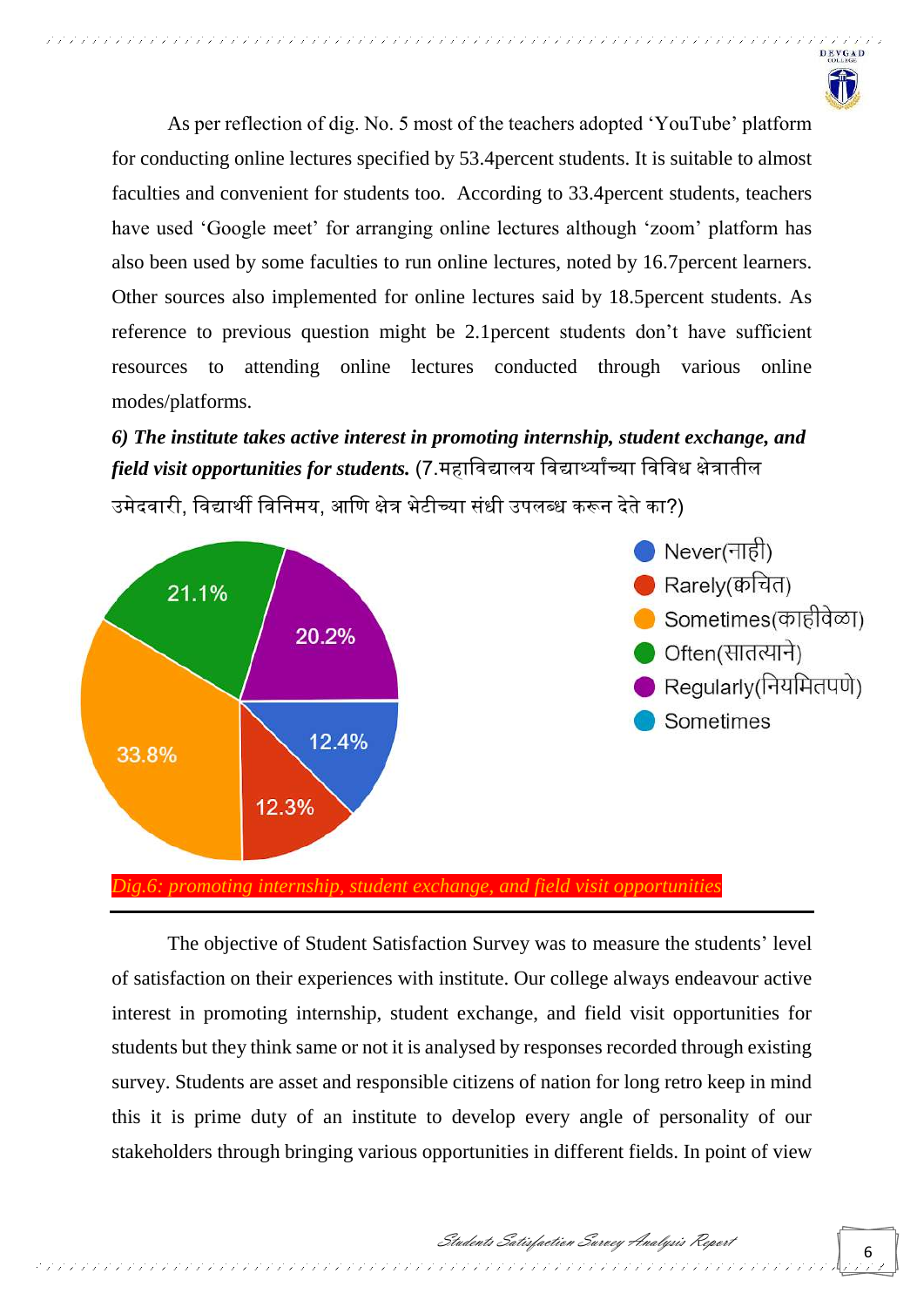

20.2percent students marked, our institute regularly take interest in promoting internship, student exchange, and field visit opportunities for students. Even though 21.1percent students go to same way by tracing that the institute often ready to such activities. But 33.8percent students strongly stated that our college sometime take interest and 12.3percent students highlighted our institute rarely take interest in such followed by 12.4percent put their opinion as our institute never interested in above cited activates/programs.

7) *The teaching and mentoring process in your institution facilitates you in cognitive, social and emotional growth.* (8.महावर्द्यालयायील आपलेमार्वदर्वक अध्यापक मार्वदर्वनाद्वारे आपल्याला संज्ञात्मक सामाजिक व भावनिक वद्धीच्या संधी देतात का?)



#### *Dig.7: The teaching and mentoring process in your institution*

A mentor is more than an adviser. A mentor provides wisdom, technical knowledge, assistance, support, empathy and respect throughout, and often beyond, career. Mentoring helps students understand how their ambitions fit into education, department life and career choices. Among all students 51.8 percent purely highlighted that teaching and mentoring process in your institution facilitates them in cognitive, social and emotional growth in very well manners. Likewise 13.8 percent students point out that their mentor bring significantly numerous opportunities to them. Moreover 24.7 percent students said that teachers and mentor moderately avail opportunities. However, marginally occasions provided by some mentors, answered by 7.3 percent novices then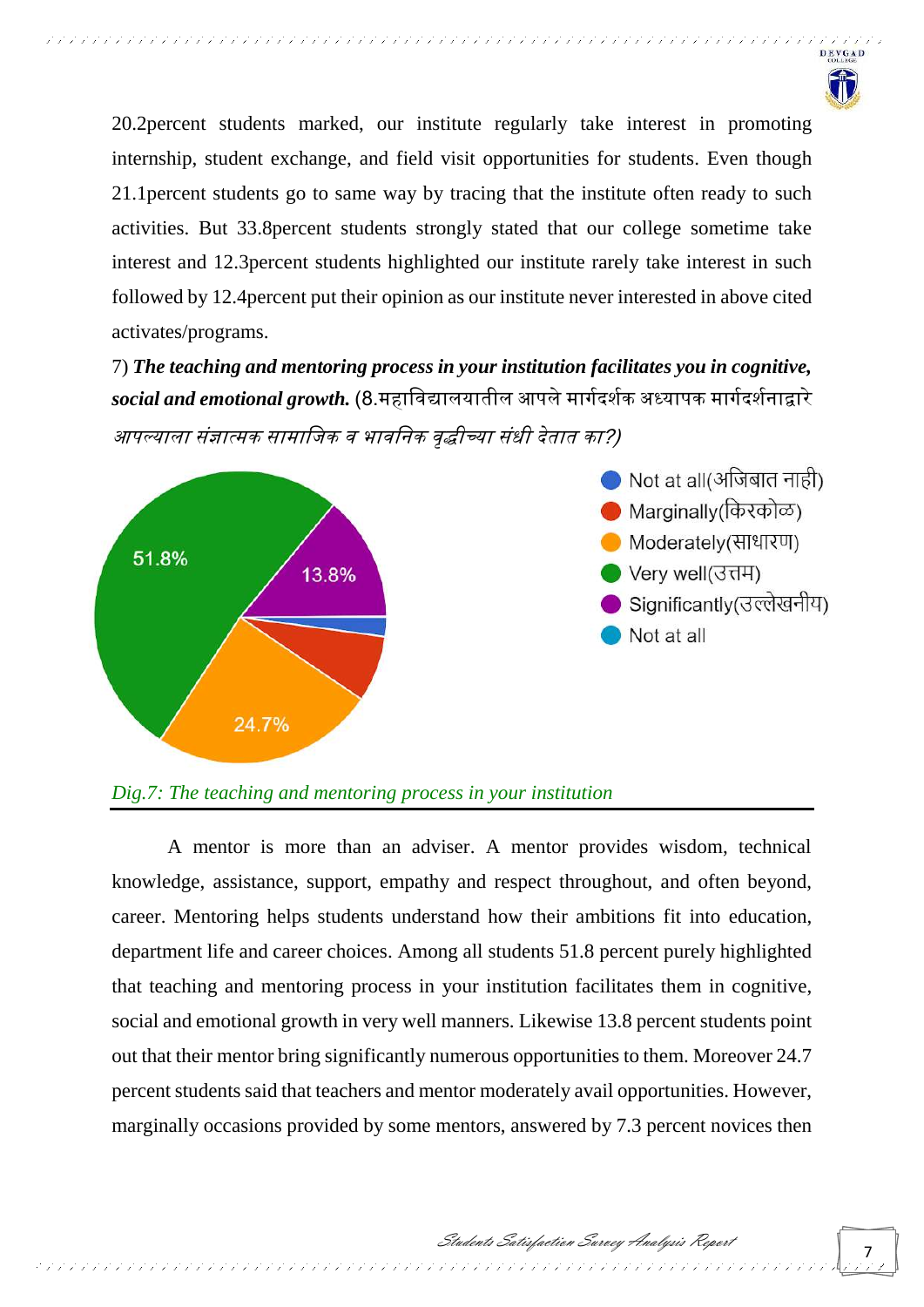

again 2.1 percent beginners are drop their opinion as not at all mentor provides any kind scenarios.

,,,,,,,,,,,,,,,,,,,,,

## *8) Your mentor conducts meetings on regular basis to address your academic/ personal issues:*

Mentor mentee relationship involves creating a safe and supportive environment where both can engage in building trust, setting goals and achieving them through creative problem-solving solution. Students who have mentors can benefit greatly. This is because mentors can help them to navigate the undergraduate and graduate educational journey by imparting wisdom and advice.



Mentors serve as a sounding board for their mentees for that they have to come together frequently through different modes/ platforms. Out of all enrolled students 45.8percent are agreed that their mentor conducts meetings on regular basis to address your academic/ personal issues. Though 23.9percent students not thinking same. Even 13.3percent undergraduates are not aware about mentor-mentee system. Individuals who are familiar this scheme 7.5 percent of them replied as mentor every time conduct meetings shadowed by 7.3 percent are stated meetings conducted usually by their mentor. Whereas 1.5percent students identified that some mentor arranged meetings occasionally/sometimes and rarely replied by 0.5percent students.

そううう ランフランファン ランプランプ アンデンテンプ アンデンテンプ アンデンテンプ アンデンデンデンデンデン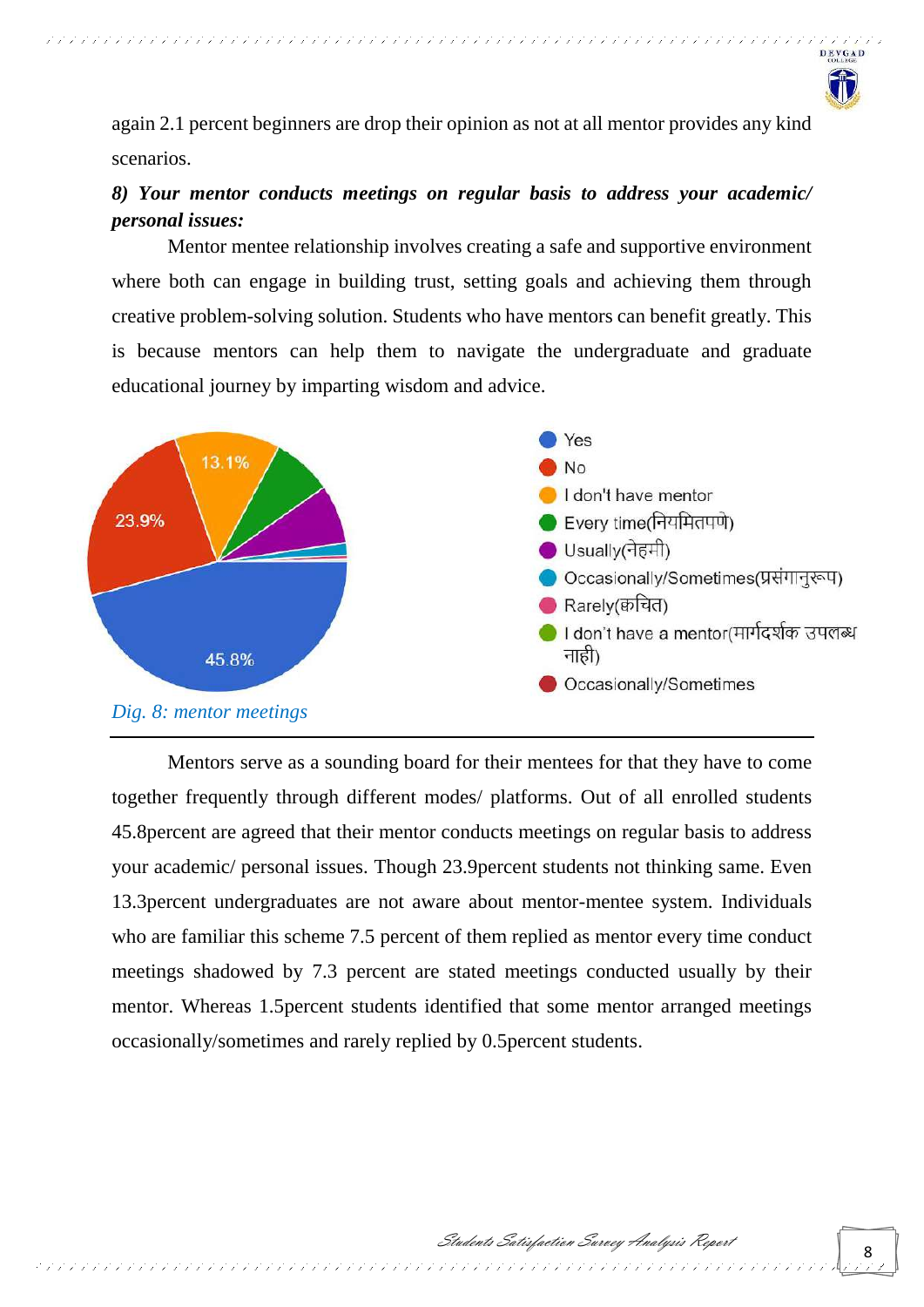*9) The teachers identify your strengths and encourage you with providing right level*  of challenges. (अध्यापक विद्यार्थ्यामधील बलस्थाने शोधून त्यांच्या वृद्धीसाठी व आव्हान स्वीकारण्यासाठी उत्तेजन देतात का?)



インファンファンファンファンファンファンファンファンファンファンファ

Unable to(कधीही नाही) Slightly(किंचित) Partially(केंव्हातरी) ● Reasonably(यथोचित)  $\blacktriangleright$  Fully(पूर्णपणे) Partially

**DEVGAD** 

Dig.9: *The teachers identify strengths of students and encourage them.*

As consideration dig. No. 9, 51.4 percent students commented that most of the faculties identified strengths of their pupils and encourage them with providing right level of challenges in full capacity. Although, 27.3 percent students revealed that their concern teachers reasonably help them. Similarly, 11.8 percent learners trace out that their teachers partially inspire and delivered precise challenges through recognising their competence. Few faculties bring slightly occasions for exhibits the capability to belonging learners, answer back by 7.1 percent participants. Among all 2.2 percent sophomore assumed as teacher unable to classify their talents.

## *10) Teachers are able to identify your weaknesses and help you to overcome them*  (अध्यापक विद्यार्थ्यामधील उणीवा शोधून त्यांवर मात करण्यासाठी मार्गदर्शन करतात का?)

Every student is unique, and they have their own strengths and weaknesses. The simple fact is that student performance can't get better until learners do not understand what they're doing wrong and where they need to focus their preparation. It is highly appreciable that our most of the faculties not only identify weakness of their belonging learners but also usually help them to overcome, mentioned by 38.3percent students. Simultaneously, 35.3percent stakeholders responded that almost all concern teachers are every time hint their debilitating aspects and strongly support before overwhelmed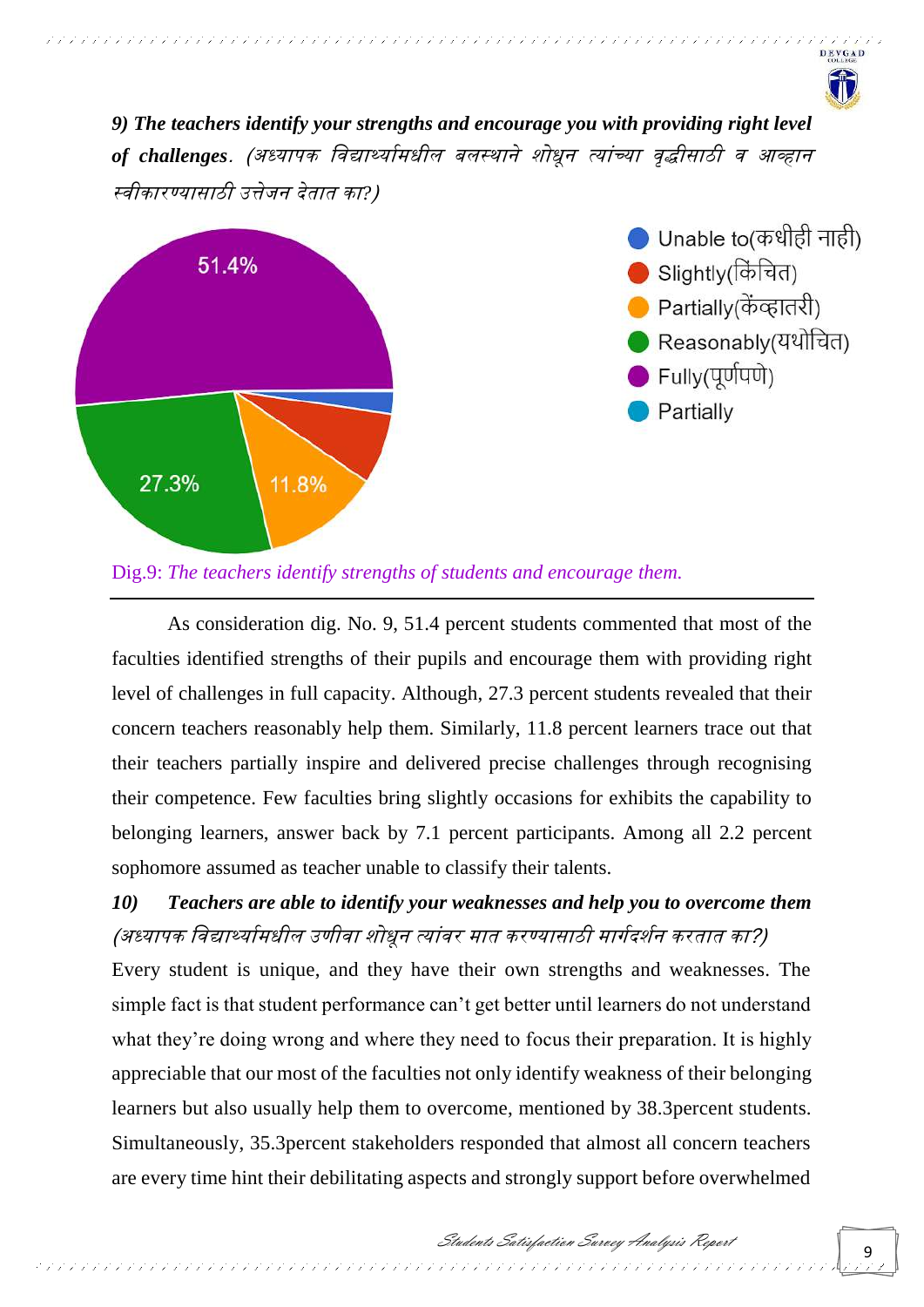

this. Set of 17.5percent students underlined that their supervisors occasionally/sometime help them to identify weakness and suggest various ways to overcome it. Whereas 5.7percent and 3.1percent students were made restrained statement like as their teachers rarely and never focus on their weakness and provide little much backing to outflank it respectively.



#### Dig.10: *Teachers identify weaknesses of students*

*11) The institute/ teachers use student centric methods, such as experiential learning, participative learning and problem solving methodologies for enhancing learning experiences*. (महाविद्यालय/ अध्यापक विद्यार्थी केन्द्री अध्यापन पद्धती जसे की, प्रायोगिक अध्यापन, सहभाग अध्यापन, समस्या निवारण अध्यापन पद्धतीचा वापर विध्यार्थ्यांच्या अध्ययनासाठी करयाय का?)



Dig.11: *The institute/ teachers use student centric methods*

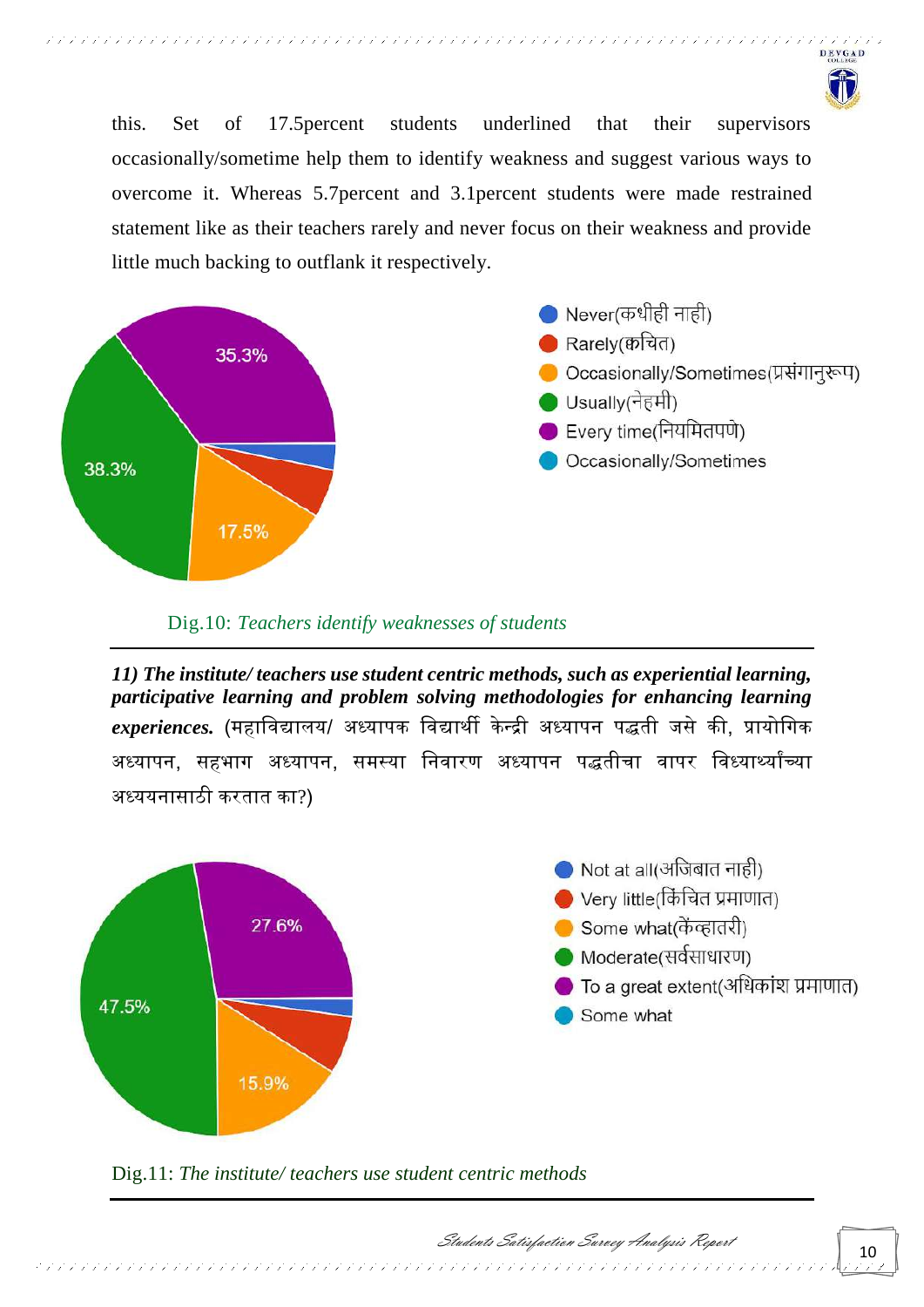

Students are straightforward evaluator in true manners. From whole participants 47.5 percent granted as moderate rank for implementing student centric, experiential, participative, problem solving methodologies to enhancing their learning experiences. Moreover, 27.6 percent learners appreciate to great extent, institute/teachers made precise efforts for overall improvement through executing innovative pedagogy like constantly motivate them to organize programmes at departmental level. This helps student to improve their knowledge, presentation skills and personality development. The college methods for participative learning like – group discussions, small group exercises, assignments, elocution, quiz, case study, project etc. Except 75.1 percent students, institute/teachers somewhat go through above mentioned way retorted by 15.9 percent contributors through existing student satisfaction survey. As throwing light on 6.9 percent and 2.1 percent partners are perhaps less alert with our fruitful determinations regarding extension activities like tree plantation, blood donation, Swachh Bharat Abhiyan, cleanliness drive in civil hospital, bus stand, voters awareness programmes etc. It helps student to be a responsible citizen because they inadvertently ignore all and very faintly, they perceive as institute/teachers took very little and no at all efforts on aforementioned strategy.

,,,,,,,,,,,,,,,,,,,,,

*12) Efforts are made by the institute/ teachers to inculcate soft skills, life skills and employability skills to make you ready for the world of work.*  (महाविद्यालय/ अध्यापक हे संज्ञापन कौशल्य, जीवन कौशल्य व व्यावसायिक कौशल्य वृद्धींगत होण्यासाठी व कार्यक्षेत्रात यशस्वी होण्यासाठी प्रयत्न करतात का?)



Dig.12: *the institute/ teachers to inculcate soft skills, life skills and employability skills*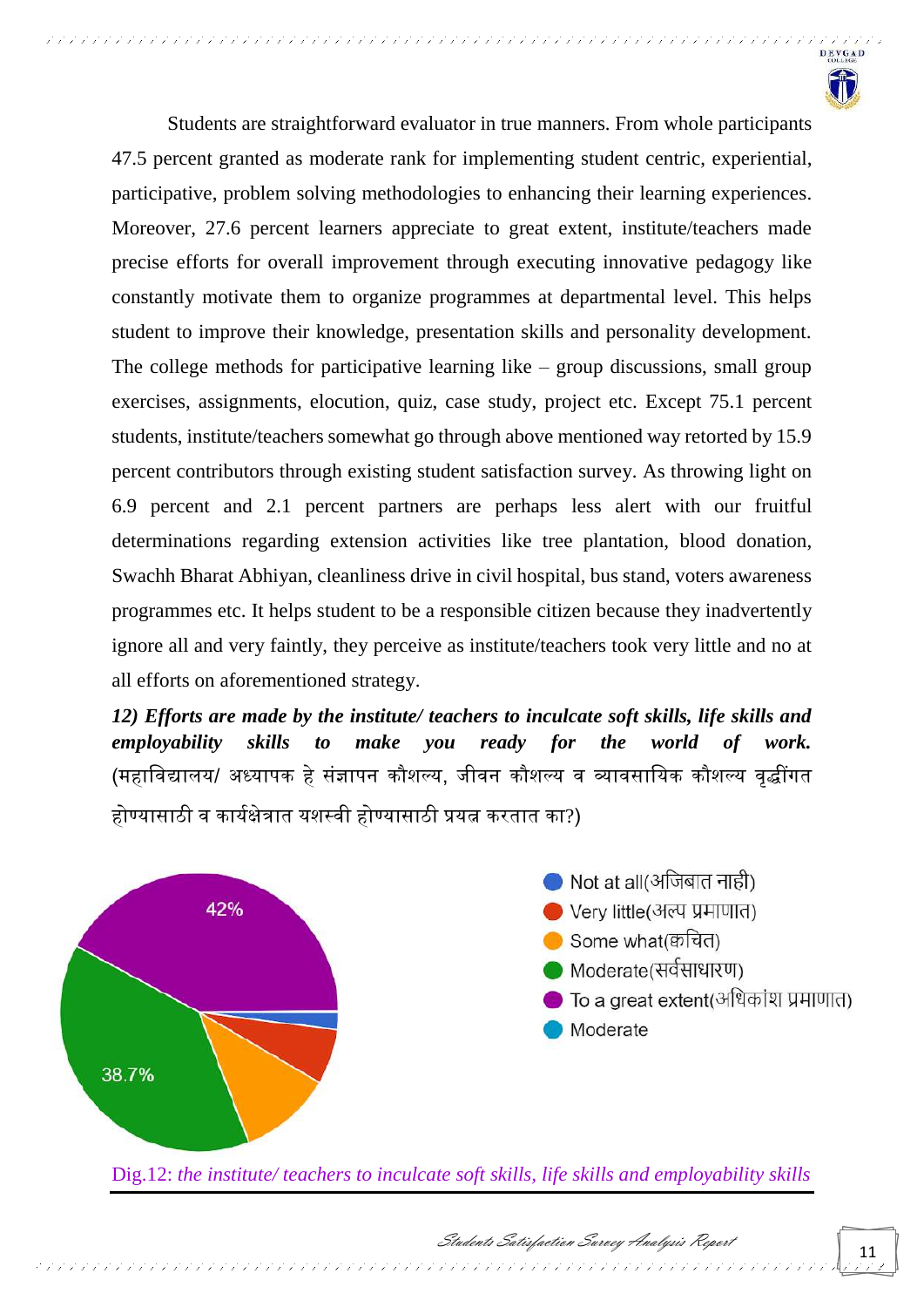

The institute/ teachers strongly believed, life skills is a set of fundamental abilities that learners needs to get through modern, everyday living. Therefore, our college made numerous efforts to great extent for improvement of life skill, soft skill as well as employability skill among students, specified by 42 percent participants. It is very clear that, soft skills are abilities which everyone can use at workplace in their career. Keep in mind our college organised various programmes for better development for learners, 38.8 percent were expressed our efforts as moderate. While, college habitually arranged placement camp in our premises to grow employability skills of the potential students. However, this scenario reach in very little amount due to that collective 19.2 percent students indicated our college organises such programmes somewhat (10.8 percent), very little (6.4 percent) and not at all (2 percent) correspondingly. We have to scope for much expand skill-based programmes in close future. As surrounding region is full of natural beauty and historical, cultural monuments with huge potential of tourism development.

#### *13. (Sub question 1 to 11):*



*13.1. You have sufficient equipment and facilities (computer/laptop/Internet/software) to participate for online lectures* (आपल्याकडे ऑनलाइन व्याख्यानांसाठी भाग घेण्यासाठी परेसे उपकरणे आणि सुविधा (संगणक / लॅपटॉप / इंटरनेट / सॉफ्टवेअर) आहेत)

In the academic year 2020-2021, we all live in hazardous situation owed by Covid-19 global pandemic. In spite of that our routine face to face educational activities replaced with online mode. Our prime needs also interconnected by mobile, computer/laptop with adequate internet connectivity and user-friendly informative software. In this direction our college decided to review of such sufficient equipment and facilities through existing student satisfaction survey. As per responses recorded by 145 students, they have above gadgets to great extent. While following learners replied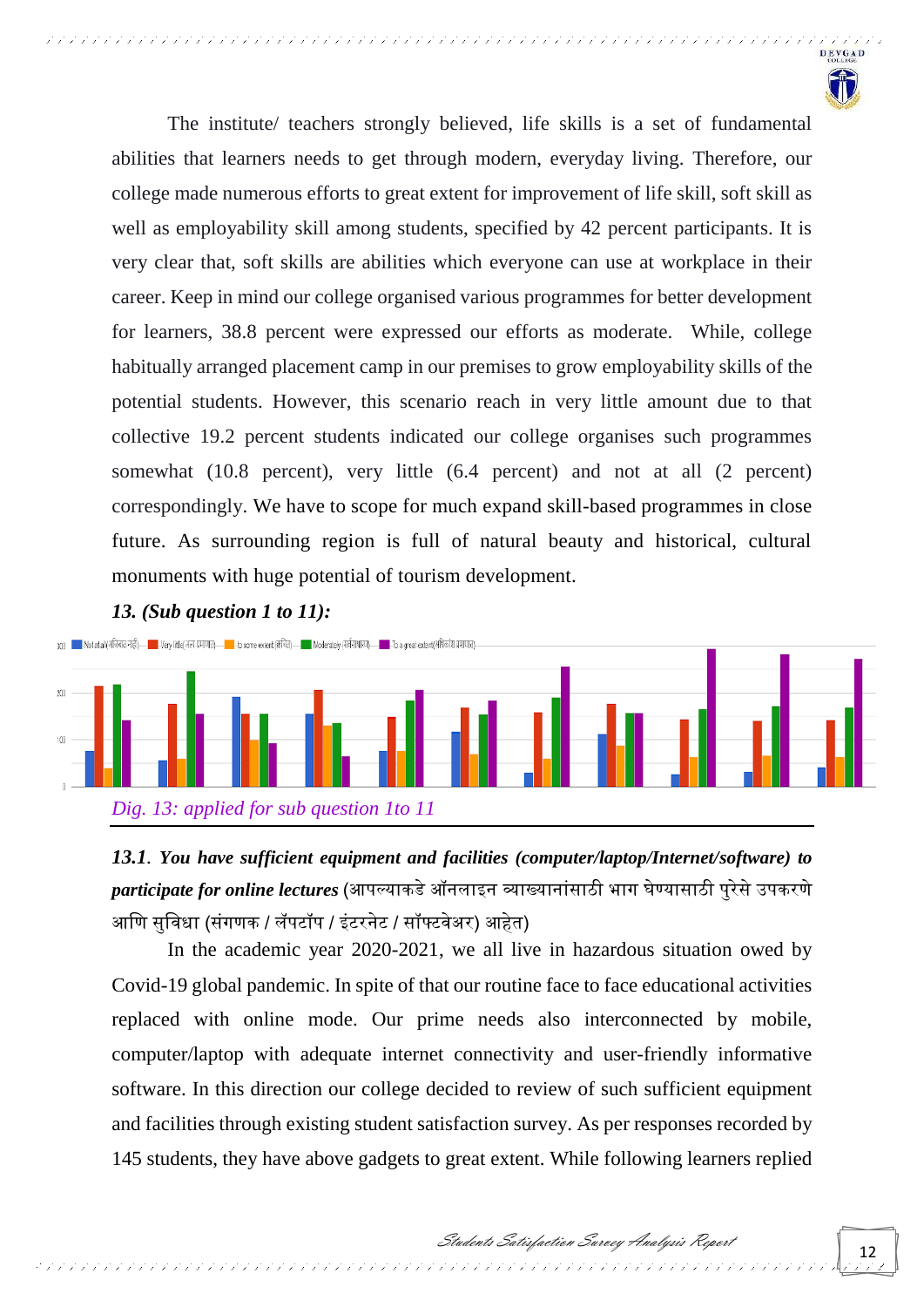

as moderate (219), very little (216), to some extent (49) and not at all (79) appliances they have. It means that, 66.62percent out of total respondents and 45.96percent out of total enrolment facing difficulties to attend online lectures due to insufficient apparatuses.

**13.2.** *You have sufficient computer knowledge and IT skills to manage your online learning* (आपले ऑनलाइन शिक्षण व्यवस्थापित करण्यासाठी आपल्याकडे संगणकाचे परेसे ज्ञान आणि आयटी कौशल्य आहे)

In respect to above mention question, 157 students are having computer knowledge and IT skill to great extent. Even though 246 pupils agreed that they familiar with computer knowledge and IT skill moderately. Although, following learners stated that, they connected with computer and IT skill as somewhat (61), very little (179) and not all (57) respectively. Apart from 12.81percent learners, remaining are not much comfortable with computer as well as IT skills. It is clear picture for us to first escalate computer and IT skill-based platforms in addition to various programmes which improve such knowledge and skill of maximum learners for running online lectures and parallel activities.

## *13.3. Online lectures are effective than traditional/live classroom lectures:* (ऑनलाईन व्याख्याने पारंपारिक / लाइव्ह क्लासरूम लेक्चरपेक्षा प्रभावी आहेत)

As per the online students' satisfaction survey conducted during  $27<sup>th</sup>$  April to  $30<sup>th</sup>$ April 2021 to review various teaching learning aspects along with overall development expected by our stakeholders. Conferring question no. 13.3 in this survey, 94 students are happy with effectiveness of online lectures instead of traditional live classroom interaction to great extent. At the same time, 193 learners feeling uncomfortable with this as they stated 'not at all' online classes are effective than traditional live classroom discussions. Apart from them, 156 survey participants highlighted that they moderately deal with online addresses but same number of students (156) answered effectiveness of online lectures is very little as compare to live traditional classroom. While 101 pupils noted balanced opinion as to some extent online lectures are effective than traditional live classes.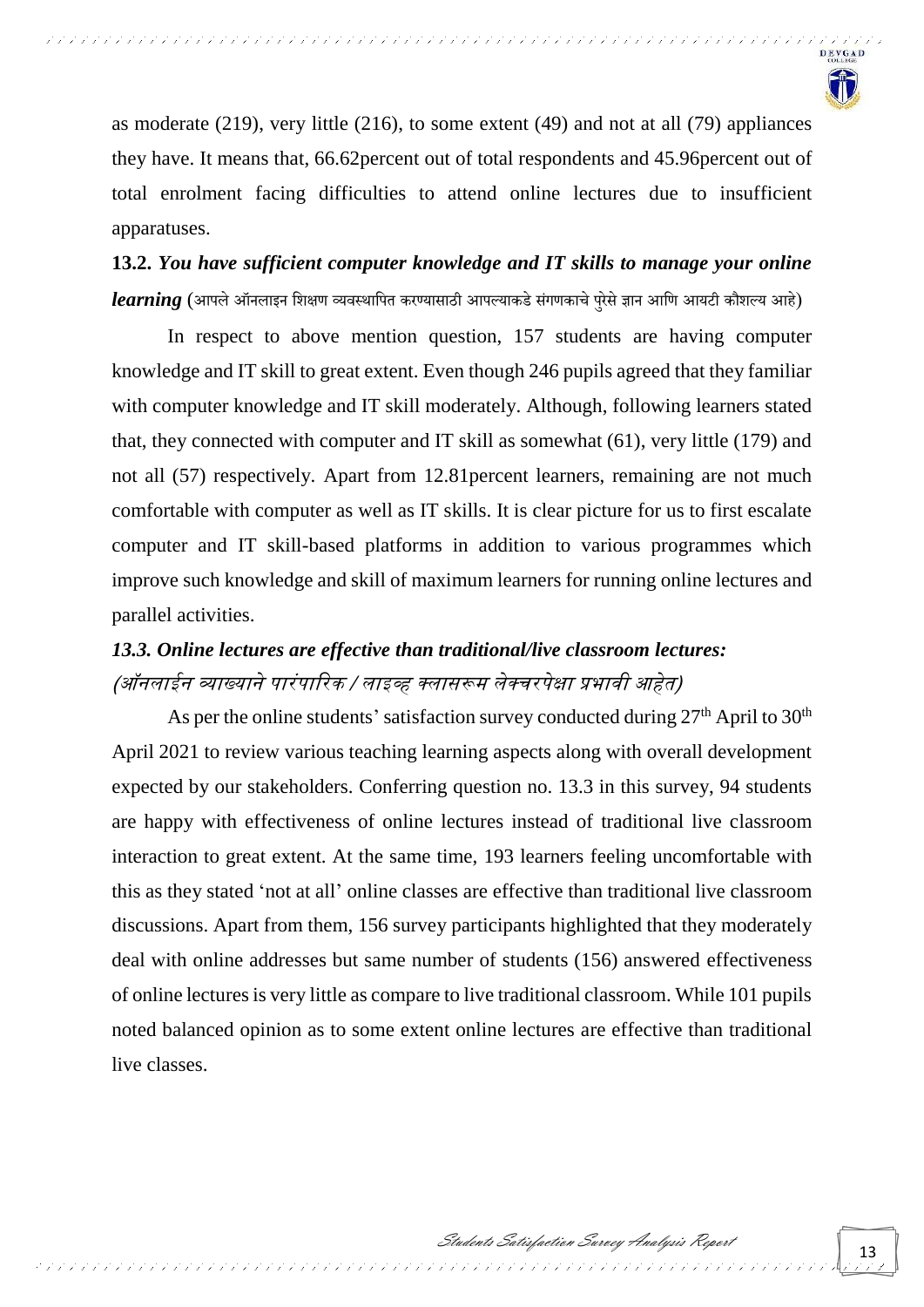

## *13.4. Lack of direct contact with other students/colleagues/friends:* /इतर विद्यार्थी / सहकारी / मित्रांशी थेट संपर्क नसणे)

,,,,,,,,,,,,,,,,,,,,,,,,,,,,,,,,,,

The social networks of students have been argued to be an important factor in buffering stress and helping them to be more effective. Normal classes may have been little difficult, but having friends makes so much more manageable and less stressful. Reduced social interactions, a lack of social support and newly arising stressors associated with the COVID-19 crisis could potentially affect student. It may eventually increase the social isolation of students. Due to aforesaid circumstances, it is great extent challenging to meet friends on daily basis, responded by 66 students. Whereas, opinion of 137 learners, moderately they are in contact with other students/friends. On the other hand, lack of direct contact with academic friends is to some extent articulated by 132 students. Similarly, 209 pupils reacted as very little chances to come in touch with their friends. Nonetheless, it is quite tough to reach their classmates, noted by 156 students as 'not at all' they meet.

## *13.5. Home environment is suitable for participating online lectures:* (ऑनलाइन व्याख्यानात भाग घेण्यासाठी घरचे वातावरण योग्य आहे)

As many educational institutes deferred traditional classroom coaching and switched to online teaching, the lives of students have changed drastically. Among all role players in student satisfaction survey 79 students reported the home-learning program to be even more stressful than regular classrooms as their home environment is not suitable for participating online lectures. The same number of students (79) mixing their sound in first one as they being a part of online lectures when some extent suitable environment at their home. Shadowed by 150 survey partakers as they got very little chance to attend online classes, for the reason that their home environment is not suitable for this. Out of all 184 learners revealed that, they have moderately suitable environment for online lectures in their house. Whereas, 208 students spoke that, their home environment is to a great extent procurable for virtual classes.

## *13.6. Do you like to participate for online lectures with conventional lectures after COVID-19 pandemic over* (कोविड -19 p (साथीचा रोग) सर्व देशभर (साथीचे साथीचे) रोग संपल्यानंतर पारंपारिक लेक्चर्ससह ऑनलाइन लेक्चर्समध्ये भाग घेऊ इच्छिता काय?)

Almost all educational activities quickly moved into e-learning format during the COVID-19 pandemic. The current academic year is practically stressful for all, due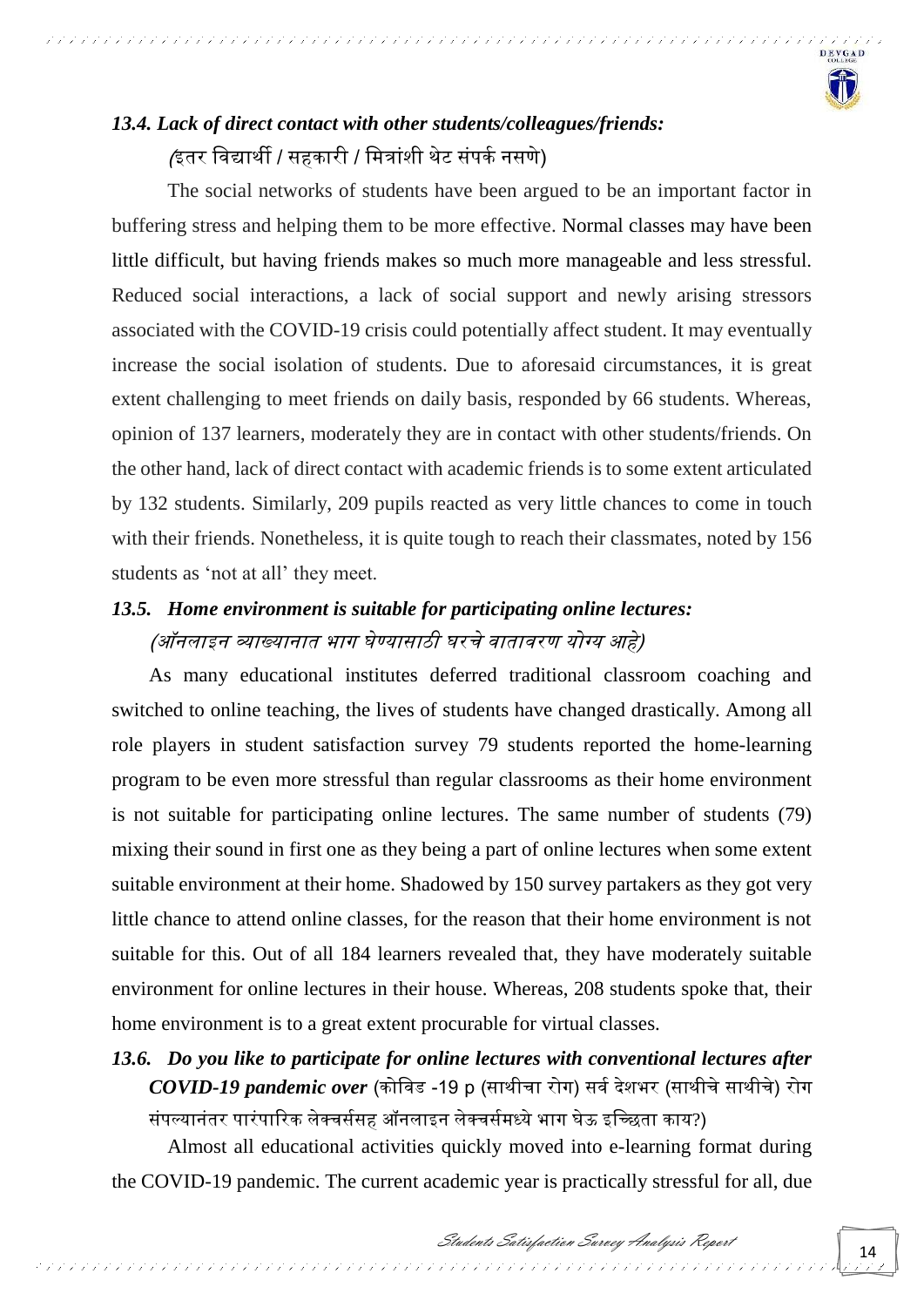

to above said virus. It is unpredictable the end of this perilous time, but it will be finished one day. The curiosity is what scenario after this universal threat, students will like to continued online lectures besides traditional teaching. The group of 118 students are quantified that not at all they interested in remote learning after global disaster. While, 170 learners have favour of attending online class in very little proportion with conventional lectures. Accompanied by 72 pupils like to some extent such activities when existing contagion circumstances will over. In like manner, 155 stakeholders are moderately comfortable with virtual classes with conventional lectures even after COVID-19 is over. As compare with them, 185 participants reacted as to great extent they like to be a part of remote classes as well as traditional live classroom teaching in later epidemic end.

,,,,,,,,,,,,,,,,,,,,,,,,,,,,,,,,,,,,

## *13.7. During COVID-19 pandemic, the teachers have conducted sufficient and resourceful online lectures for the students in order to effective conduct of the curriculum*. (21.कोवर्ड-19 आपत्ती काळाय महावर्द्यालयायील अध्यापकाांनी अभ्यासक्रमाच्या परिणामकारक पूर्ततेसाठी व्याख्याने online माध्यमातून आयोजित केली)

As the COVID-19 pandemic has affected all sphere of human life and the education institutes across the country are closed due to the risk of spreading the virus, online teaching has become a major alternative pedagogical strategy among the higher education in specific. Owing to the fact that, teaching and learning are core capabilities of every single institution of higher education and it seem sustain in any hazardous circumstances too. As per opinion recorded by undergraduates as well as postgraduates through students' satisfaction survey. Altogether faculty members in our college are much particular with their noble profession. As indicated by 158 pupils, to a great extent their educators have took necessary and resourceful online lectures in order to complete curriculum effectively. Whereas, 159 survey contributors articulated that, concern teachers have completed their syllabus moderately by virtual lectures. Perhaps some students have insufficient academic resources as they mentioned above. Among them 89, 178 and 115 students considered that, their teachers conducted virtual lectures as some extent, very little and not at all for completion of academic course.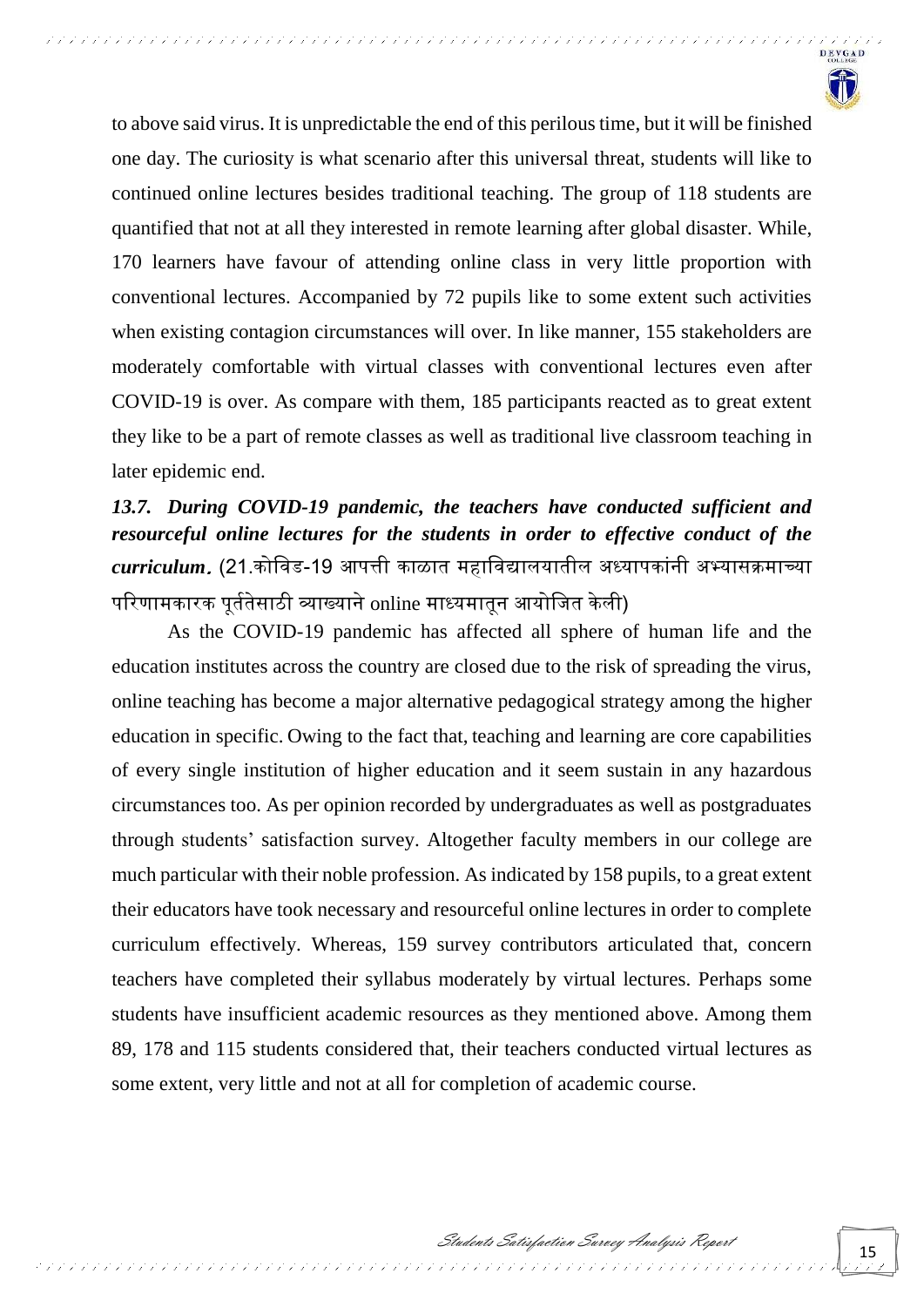

*13.8. During COVID-19 pandemic, the college has organized co-curricular and extracurricular activities for the overall personality development of the students.* (कोविड 19 आपत्ती काळात महाविद्यालयात अभ्यासक्रमाव्यतिरिक्त विद्यार्थ्यांच्या सर्वांगीण व्यक्तिमत्व विकासासाठी सहशैक्षणिक आणि इतर उपक्रमांचे आयोजन करण्यात आले होते.)

At this point of view, 257 students appreciate our efforts as to a great extent, the college has organized co-curricular and extracurricular activities for the overall personality development of them even during COVID-19 pandemic. Subsequently, 191 learners replied that, co-curricular as well as supplementary events moderately arranged by institute for inclusive advancement of their personality throughout existing panic situation. Contrariwise, 60, 159 and 32 novices responded that, the college has arranged co-curricular as much as extracurricular measures throughout pandemic as to some extent, very little and not at all for their overall personal improvement.

## *13.9.The overall quality of teaching-learning process in your institute is very good*. (20. महाविद्यालयातील अध्ययन व अध्यापनाचा दर्जा उत्तम आहे)

In the context of the sustained growth and diversification of higher education systems, society is increasingly concerned about the quality of programmes offered to students. Our college consistently effortless lead to enhancement of quality of the teaching in higher education through various means. It has been observed by 295 students as they stated to a great extent overall quality of teaching-learning process in our institute is very good. Likewise, 167 partakers granted us moderate status for teaching-learning excellence practiced in the college. On the other hand, enhancing teaching-learning process, the college has taken to some extent efforts, commented by 65 students. As per responses provided by 146 students, very little attempt did by college towards the improvement of comprehensive teaching-learning process. Whereas, less but not least 27 learners argued that, not at all energy spend by the college on enhancement of teaching-learning aspect.

#### *13.10. Teachers encourage you to participate in extracurricular activities.*

(अभ्यासेत्तर उपक्रमात सहभागी होण्यासाठी अध्यापक उत्तेजन देतात का?

Extracurricular activities able to play an influential role in a student's life. In other words, extracurricular exercises are closely related with the curricular activities in order to evaluate the leisure time of students, to provide students the opportunity of realizing themselves and to ensure development of their characteristics and skills.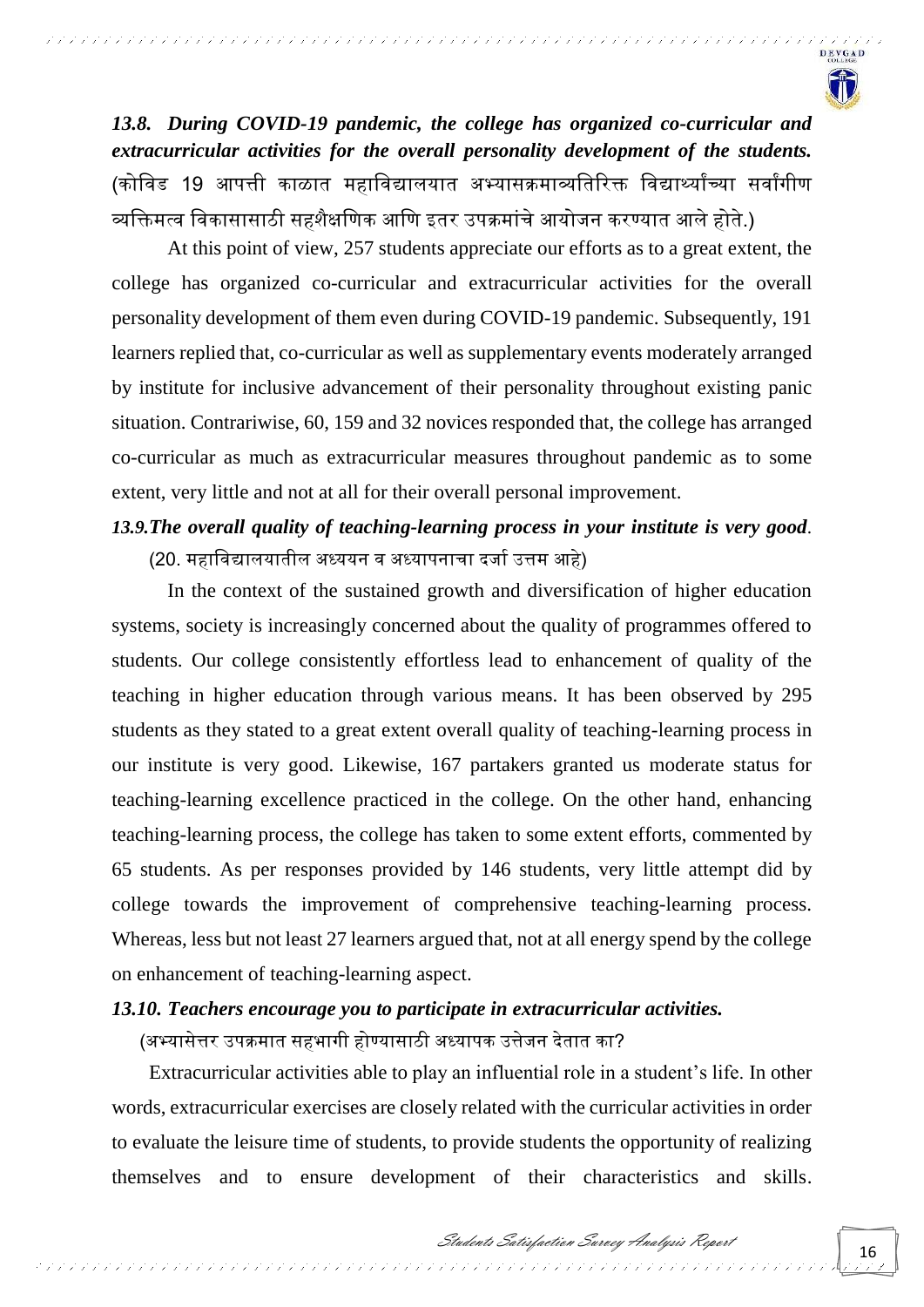

These activities, namely cultural performance, sports competitions, are implemented under the guidance and control of teachers. Several life lessons are learned outside of classroom through these activities. Teachers in our college consistently arouse maximum participation to great extent in such activities, pronounced by 284 learners. Afterward, 173 pupils, noted that, their teachers moderately motivate them for being a part as competitors in extracurricular programmes organised by various educational institutes. As per 68 responses recorded in existing survey, their teachers stimulated as to some extent for participation in extracurricular exercises along with routine curricular. Contemporarily, 142 participants commented as, their educators made very little inspiration to play a part in extracurricular actions. Eventually, 33 students, argued that, their professors not at all encouraged them for joining such personality improvement events besides academic activities.

## *13.11. The institution provides multiple opportunities to learn and grow.*  (9. महाविद्यालय अध्ययन व विकासाच्या बहुविध संधी उपलब्ध करून देते.)

Among the institution attributes in the student satisfaction survey clearly depicts that our college is able to deliver multiple opportunities in the apt sense. It's noticed by 275 participants as to great extent, the institute offers manifold opportunities to enable for facing all situation in life. At the same time, 171 pupils answered that the institute moderately made opportunities for improvement as well as maturity of them. Although, 65 participants are told that, college gives suitable chances to some extent for intensive personality development. The institute's gallant policies of wide-ranging students' welfare improperly reached to every stakeholder, therefore group of 145 and 44 learners recorded their views as the college respectively took very little and not at all measures for their personality enrichment.

## **14.** *Students are satisfied with the infrastructural and ICT facilities provided on the college premises*. (महावर्द्यालयीन पररसराय उपलब्ध असर्ा्या पायाभूय सुवर्धा यसेच मावहयी तंत्रज्ञान सुविधांविषयी विद्यार्थी कितपत समाधानी आहेत?)

Apart from teaching-learning and evaluation aspects, this survey overviewed the students' satisfaction towards the infrastructure provided by the college which includes the resource centre, library service, ICT facilities and the campus environment. In this point of view, 54.9 percent participants expressed their vote that moderately

ת תוכנית לכולל לתוכנית לתוכנית לתוכנית לתוכנית לתוכנית לתוכנית לתוכנית לתוכנית לתוכנית לתוכנית לתוכנית לתוכנית

Students Satisfaction Survey Analysis Report

アデアアデア アデアテ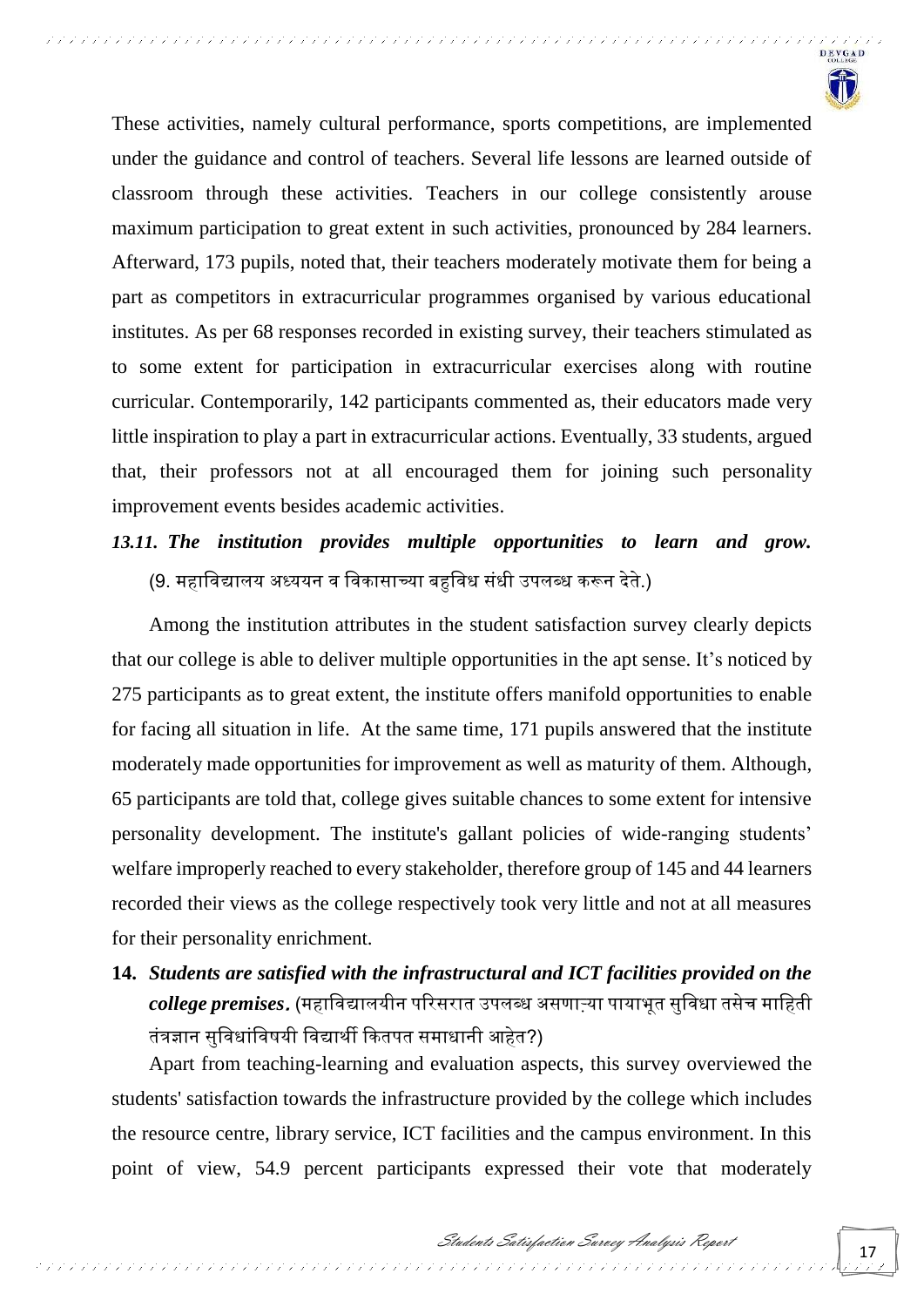

infrastructural as well as ICT facilities available in college premises. As compare to them, 22.9 percent students spoke that, to great extent basic amenities along with ICT is accessible in college. On the side11.4 percent students revealed that, very little infrastructural and likewise facilities available in college for them. In the same way, 8 percent pupils retorted that college afford some extent facilities to student. Between all 2.9 percent participants claimed that not at all amenities available in college premises. Apart from this, the findings reveal that the services that gave the lowest satisfaction was the campus environment resulted from the lack of availability of parking space for students and lack of availability of proper drinking water in the campus and hostel. The college should seriously consider these factors in order to improve the level of students' satisfaction.



Dig.14: *infrastructural and ICT facilities provided on the college premises*

15. *Give three observation / suggestions to improve the overall teaching – learning experience in your institution*. (महाविद्यालयातील अध्ययन व अध्यापनाचा दर्जा सधारण्यासाठी तीन निरीक्षणे/सूचना द्या.)

Selected observation and suggestion are included in this analysis, because some participants gives similar response and some are not given such observation as well as suggestion.

 $\checkmark$  Add some science activities that science students can participate...

 $\checkmark$  All parts should be taught 2. You keep attendance of all students 3. Keep strict rules in college.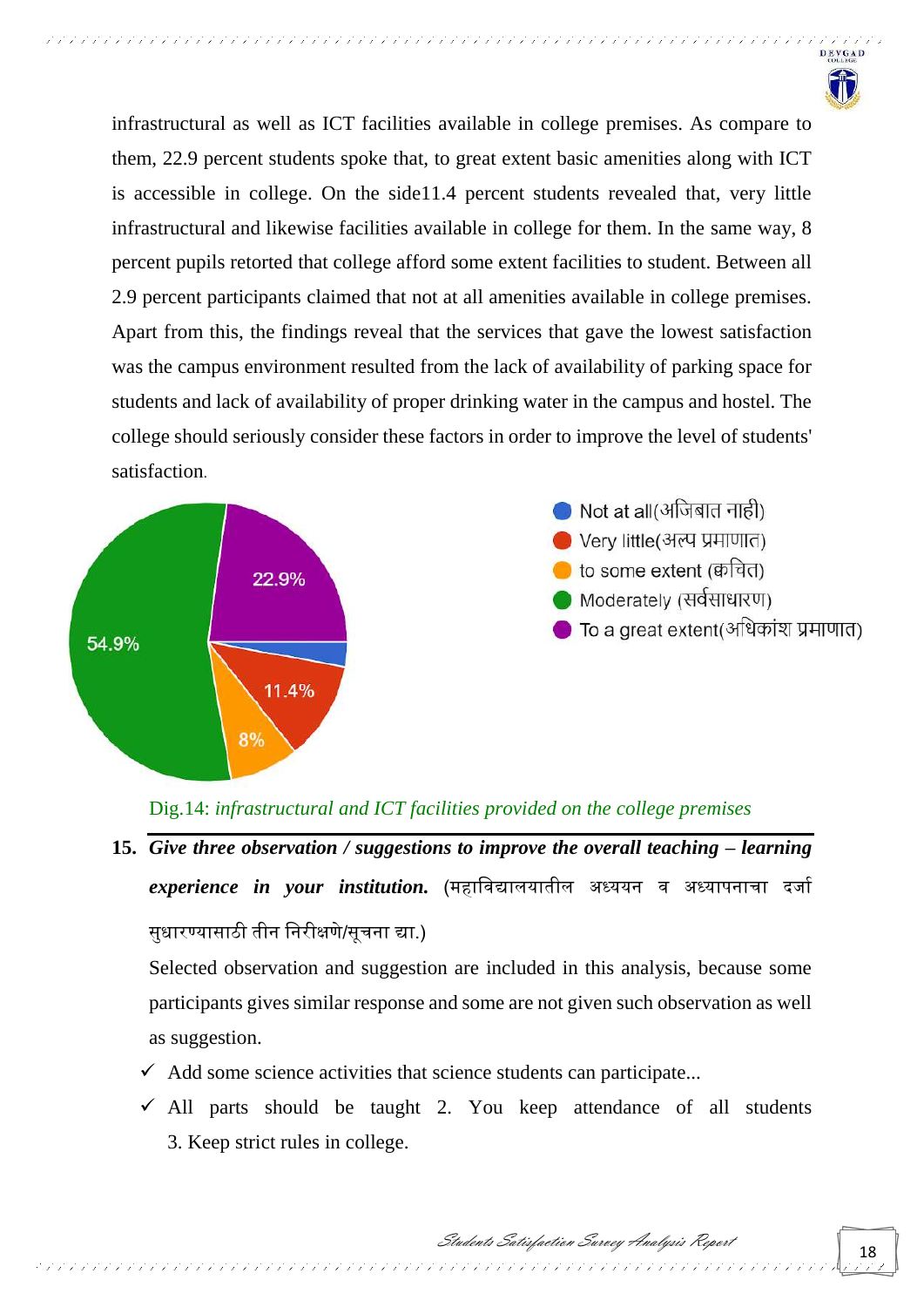

- $\checkmark$  All teachers teaching are excellent. 2) Teacher and student communication is very well. 3) Teacher and non-teaching staff are I help any time from difficult concept.
- $\checkmark$  Arrange, Offline Lecture Besides Online Class, Arrange meeting in video call
- $\checkmark$  Available computers for students there are no PC's available for students practical and other devices used for practical's in labs to learn better.
- $\checkmark$  Availability of parking space for students and proper drinking water in the campus and hostel.
- $\checkmark$  Best Education, 2. Neat and Tidy, 3. Good manners

- $\checkmark$  Best information technology, best learning, proper information
- $\checkmark$  Build in daily practice 2. Teach a variety of strategies 3. Examining the lessons learned.
- $\checkmark$  Cancel the online lecture 2. Deep Study 3. Good Teaching
- $\checkmark$  College and institution has to arrange academic event, camp & some other programs to improve student confidents.
- $\checkmark$  College should expend his network. 2) They should provide more & more teaching to the student.3) student related facilities expand to the college.
- $\checkmark$  College बंद असताना अभ्यासक्रमाबाबत योग्य तो निर्णय
- $\checkmark$  Communication skills for students
- $\checkmark$  Conduct more activities for increasing conference and motivate other
- $\checkmark$  Digital education, Digital class rooms
- $\checkmark$  Digitalisation, give more practical knowledge, everything is good in my college.  $\bigcirc$  I love my college $\bigcirc$
- $\checkmark$  Discipline 2) Regular classes 3) Good teaching
- $\checkmark$  Educational tour must be conducted. 2) More problems are to be solved. 3) Career awareness camp to be conducted. 4) Coding test to be conducted class wise. 5) Weekly class tests are to be conducted.
- $\checkmark$  Effective Teaching 2. Organisation various program 3. Inspire to student for participate in any events, Suggestion- Take care about every student got this online lecture, learning experience is excellent

לול ליליל לקליל לקליל לקליל לקליל לקליל לקליל לקליל לקליל לקליל לקליל לקליל לקליל לקליל לקליל לקליל לקליל לקליל לקליל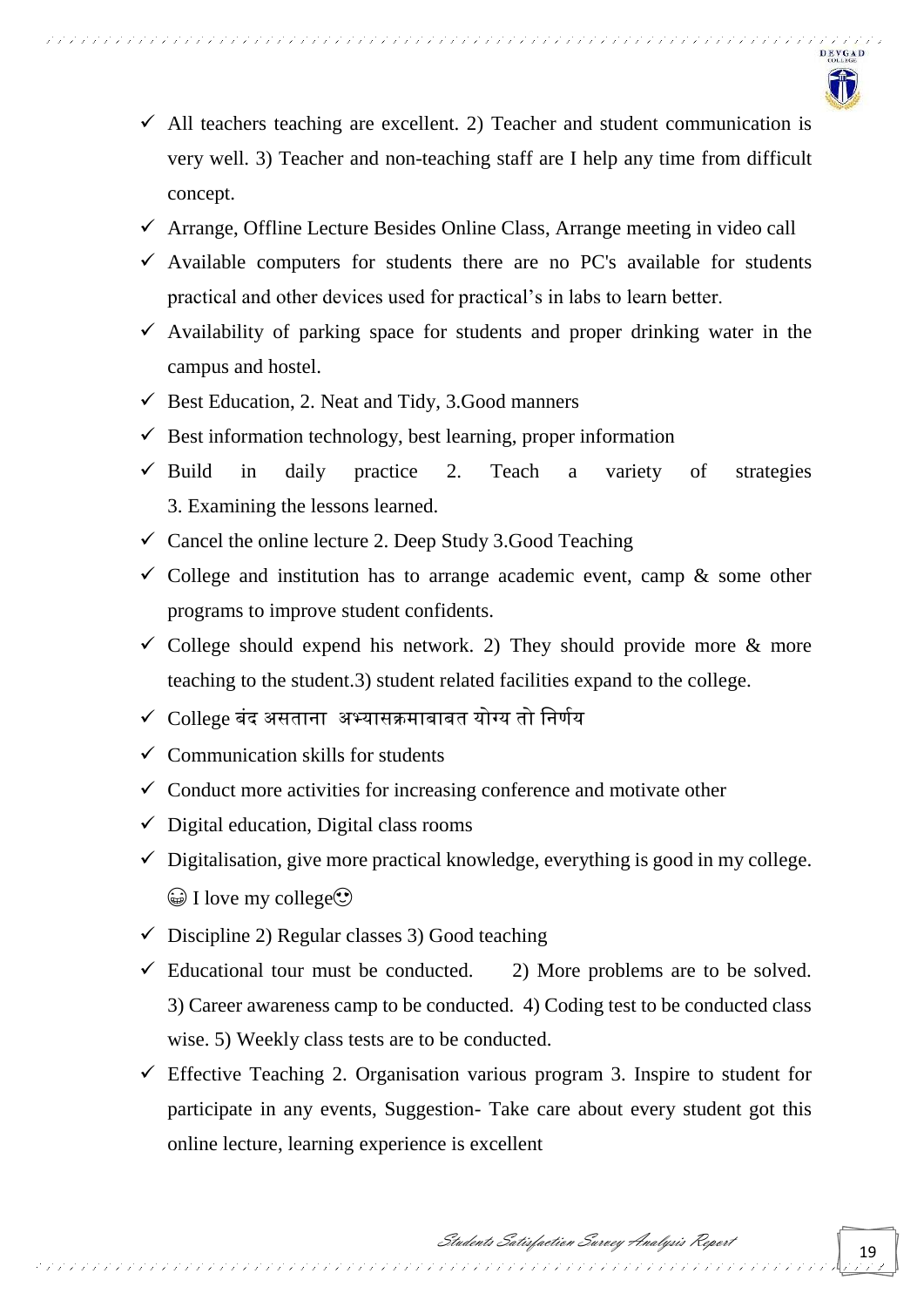

 $\checkmark$  Even if the teacher imparts the perfect learning diagnostics to the students online, the students will get the knowledge

- $\checkmark$  Every teacher must be teach all syllabus effectively 2) College collects too many additional & extra fee from students
- $\checkmark$  Excellent teaching 2) Arrange various program 3) Help to improve student knowledge, 4) suggestion: 1) Try to give practical knowledge to student 2) Take care of all student get this online lecture, my learning experience is excellent.
	- 1) Excellent teaching, 2) Help to improve students' knowledge, 3) Organized various programs.
- $\checkmark$  Explain in simple language, solve to any problems in any time , understand the student situation
- $\checkmark$  Extracurricular activities 2. effective online lectures 3. ICT facilities
- Give homework every day. (2) Take at least 3 hours online lecture. (3) Take exam in every week.
- $\checkmark$  Good internet connection 2. Need Good quality camera as well as software. Organized some extracurricular activities 2. Experiential learning methods are use 3. Take interest in field visit opportunities
- $\checkmark$  Good teaching, conduct a good programme which help in students will being confident, Good listener, Good teaching, Technology
- $\checkmark$  Graphics and visual media to engage student well 2) try to reach every student and ask for their doubts 3) make teaching a two-way interaction
- $\checkmark$  Half of the PCs in the lab are not in working phase, so please start all the PCs in computer lab because it is very inconvenient for the students to practice.
- $\checkmark$  Higher qualified teacher is necessary. 2) Improve rules and regulations. 3) Improve teaching of practical knowledge...
- $\checkmark$  I think all activities of our college related to professor, Student & college campus are so good & better
- $\checkmark$  Improve quality of videos of lectures, reply to, and cover all syllabus the student's messages about his queries, Network issue. The communication style with student. Laboratory and laboratory instruments. Focused on practical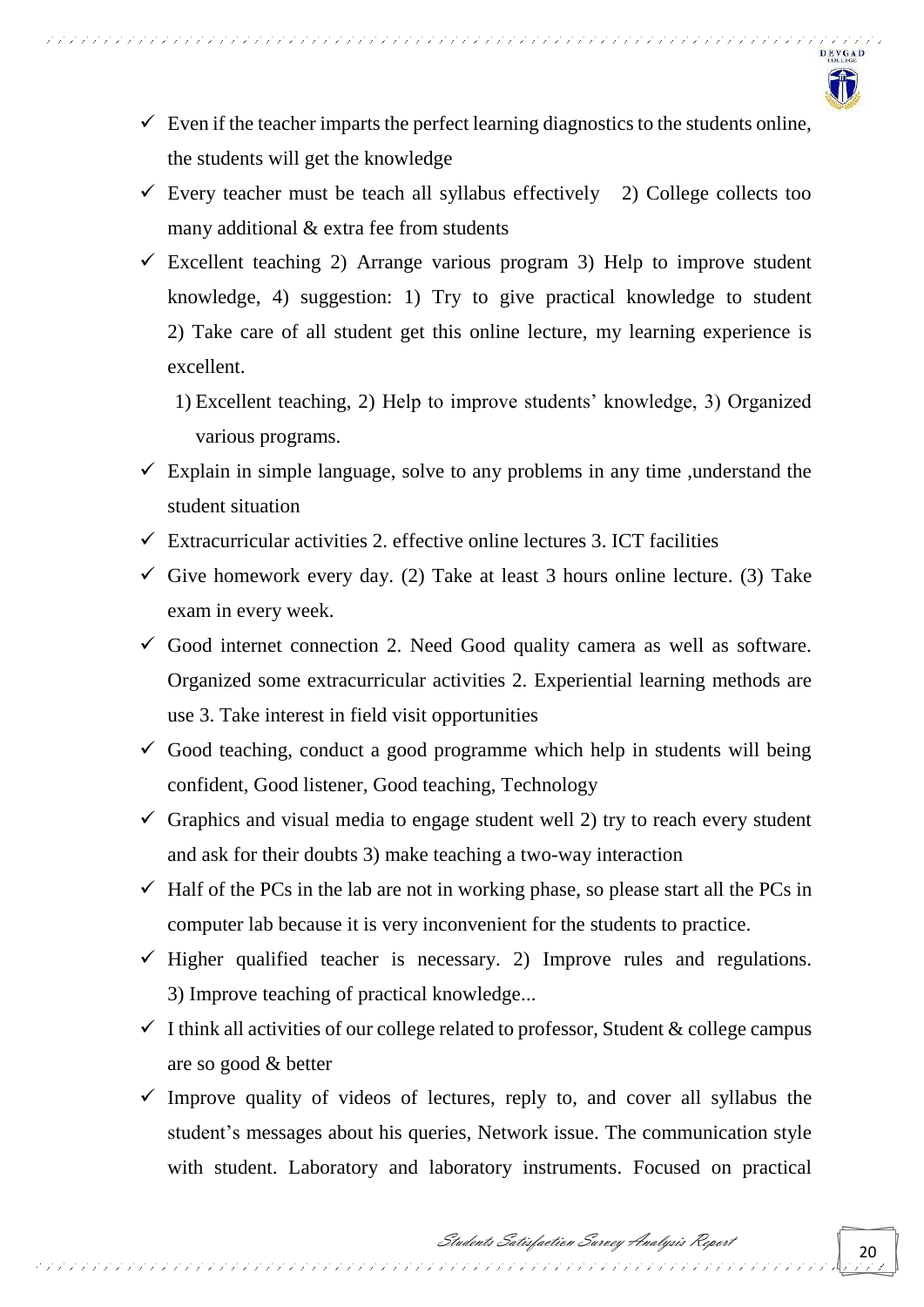

knowledge. More use of ICT facilities for teaching. encourage social learning, improving time table

 $\checkmark$  In institution are use better graphics and visual media to engage.

- $\checkmark$  In our computer field, practical are very important. So basically, focus on practical. Teacher are not give detailed information in learning/practical. Give chance and motivation to explore or invent new things in these field.
- $\checkmark$  Increase teacher availability 2. Give more practical knowledge to students
- $\checkmark$  It is already wonderful teaching learning in our institute. Because of varies facilities can be available in our college. And also the teachers are very supported to each of the student.
- $\checkmark$  Lecture taking through you tube, 2. Giving reference for notes making 3. Taking exam after complete chapters
- $\checkmark$  Listen carefully, 2) when students needs receive phone call, 3) answer quickly
- $\checkmark$  Lockdown made online lecture ghyavet all subjects. Make teaching a two way interaction.
- $\checkmark$  Make teaching a two-way interaction. 2. Try to reach every student and ask for their doubts. 3. Organize some interesting activities related our syllabus
- $\checkmark$  Make Timetable 2) Regular online class 3) Attendance is compulsory
- $\checkmark$  Mobile var notes pathavne vand karave
- $\checkmark$  Near the bus stand college, Miscellaneous Class, Annual big trip

- $\checkmark$  No 1-note. No 2- every day presentee. No 3- teaching
- $\checkmark$  Notes 2. Everyday attendance 3. Teaching
- $\checkmark$  Nothing to say. Our teachers are trying their best to give us all knowledge they possess. They gives us 24\7 online support to clear our doubts. We as students always have an effective communication with our teachers on our doubts. We just want now that is practical internships, field visit opportunities, lectures and personal guidance to enhance our life skills, softs skills, employability skills and proper career guidance.
- $\checkmark$  Number of teachers should be increase
- Observation: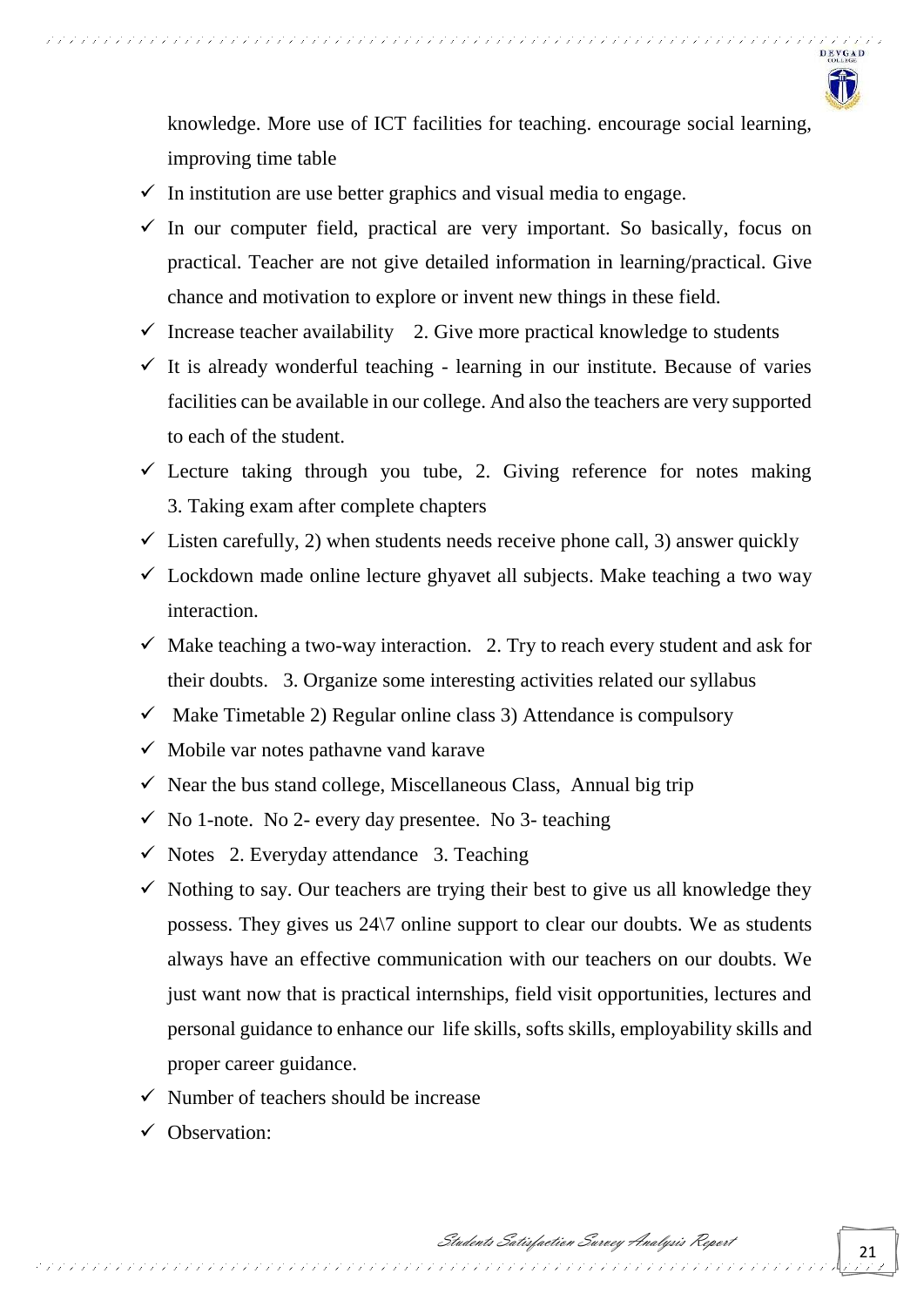

 $\checkmark$  Observation: 1) excellent teaching 2) help to improve students' knowledge 3) organized various programs. Suggestions: 1) try to provide practical knowledge. 2) Take care about all students got this online lectures my learning experience is excellent.

- $\checkmark$  Online classes suitable than video. And connectivity is very important other ways no need to online lecture. It's impossible for all due to their condition...
- $\checkmark$  Online digital paddhati cha wapar krane, swayam adhyayan krane, Kaushalya vikas vadhvane
- $\checkmark$  Online lecture not good due to poor connection
- $\checkmark$  Online lectures arranged by our teachers were very effective. More effective teaching can be done by explaining the word problems in the book more efficiently.
- $\checkmark$  Opportunities and internship programmes
- $\checkmark$  Organize some extracurricular activities 2.experiantial learning method are used 3. Take interest in field visit opportunities.
- $\checkmark$  Please develop the computer lab and organize the carrier oriented lecture for particular course. Thank you.
- $\checkmark$  Please encourage the students for other extracurricular activities also. 2) Please try to teach the students by giving your 100percent knowledge. 3) Please tell students about his/her Performance, try to encourage them, try to enhance their Attachment towards that subject. Thank u
- $\checkmark$  Explain mathematical examples properly.
- $\checkmark$  Practical experience should be given to students for better understanding. 2. Groups discussions should be held between teachers and students to know their views on how to improve education experience. 3. Arrange offline lectures beside online classes.
- $\checkmark$  prarhmik shikshnat adhyan nish patti che khatri karne 2) vyavsayik shikhshna che sakshmikarn 3) shaley pariksha padhti madhe sudharna
- $\checkmark$  Projector, Education program in community, Learning and doing activities

 $\checkmark$  Provide at least One Computer to each student, and reduce fees because we cannot even use College facilities then why should we pay such huge amounts?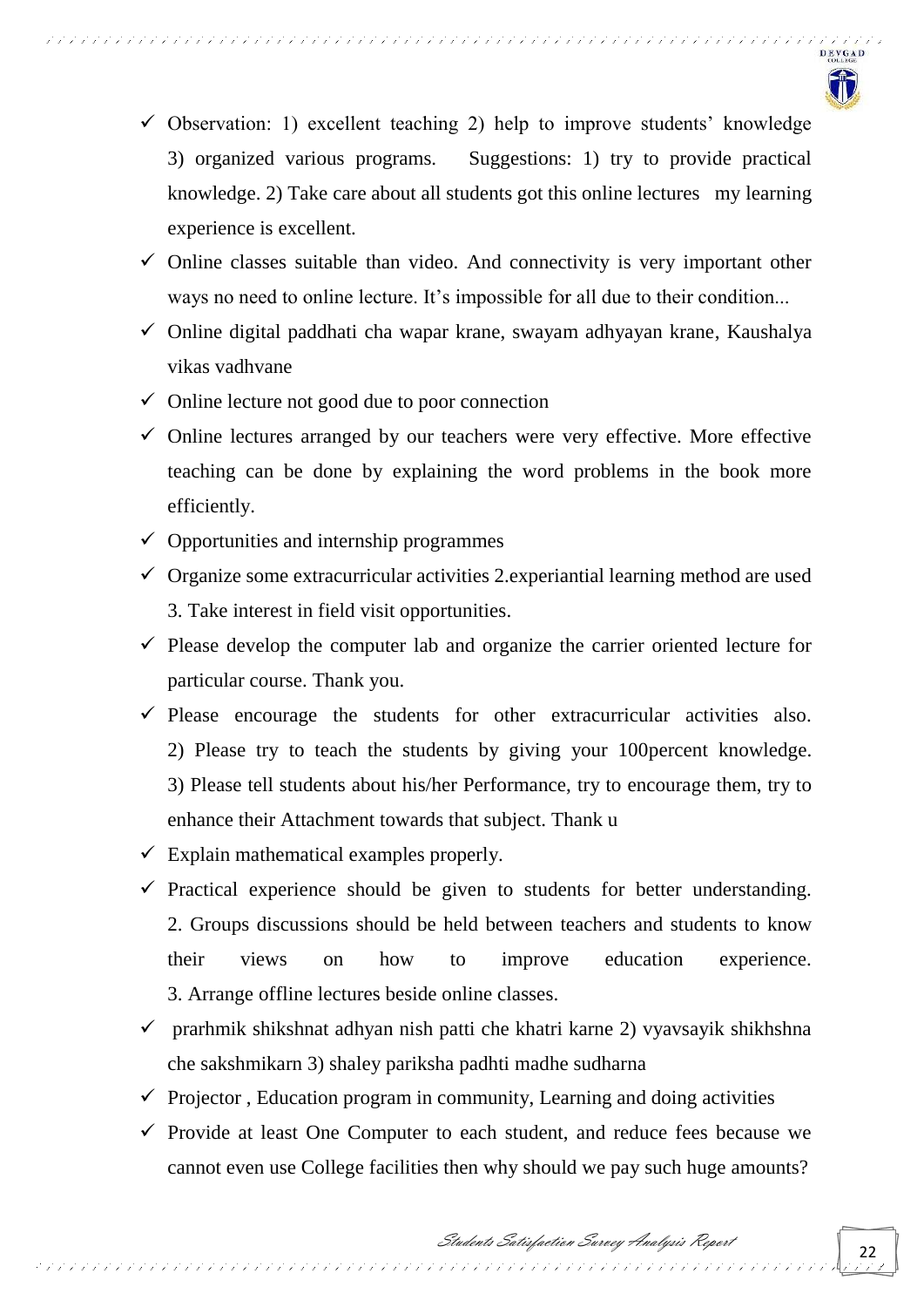

- $\checkmark$  Provide questionnaires on the topic taught in the video. 2. Use better graphics to understand students well. 3. Try to reach every students and ask their doubts
- $\checkmark$  Quality of students learning, computer knowledge of students, and more student are interested opportunity
- $\checkmark$  Regular basis lectures, mock test / Vayvaz,

- $\checkmark$  Regular lecture, syllabus related activity, good communication
- $\checkmark$  sarav vidhyrshyni ghari jastit jast aabhys karava 2) niyamit vachan karave mhanje aabhusachi visr padanar nahi ३ (shikshakanchy continue contact madhy rahave.
- $\checkmark$  Should be take lectures through zoom or Google meeting or YouTube app 2.Our education is based on online audio and video lectures so exam fees should be reduced
- $\checkmark$  Sir I am concerned about our education but there is need to increase the numerical solving capability of teachers in physics. Mathematical examples are difficult to solve.
- $\checkmark$  Solving extra question papers 2.bank visit 3. motivational speech
- Spend more time with students 2) communicate with them personally. 3)Try to reach every student and ask for their doubts
- $\checkmark$  Spend more time with students and communicate with them personally. 2. Listen to the students concern and respond appropriately. 3. Try to reach every student and ask for their students
- $\checkmark$  Starting to video call take time oriented exam
- $\checkmark$  Student need to get proper guidance coaching for sports and Cultural. And when teaching any subject, you should give the some book knowledge and show it practically.
- $\checkmark$  Suggestion: Must take live classes and take practice exam on each lesson.
- $\checkmark$  Suggestions: 1) Try to provide practical knowledge. 2) Take care about all students got this online lectures. My learning experience is excellent.
- $\checkmark$  Take online lectures by yourself 2 don't send you tube video teach by yourself
- $\checkmark$  Take online lectures on daily basis 2) take online tests of each chapter 3) explain the exact concept of that subject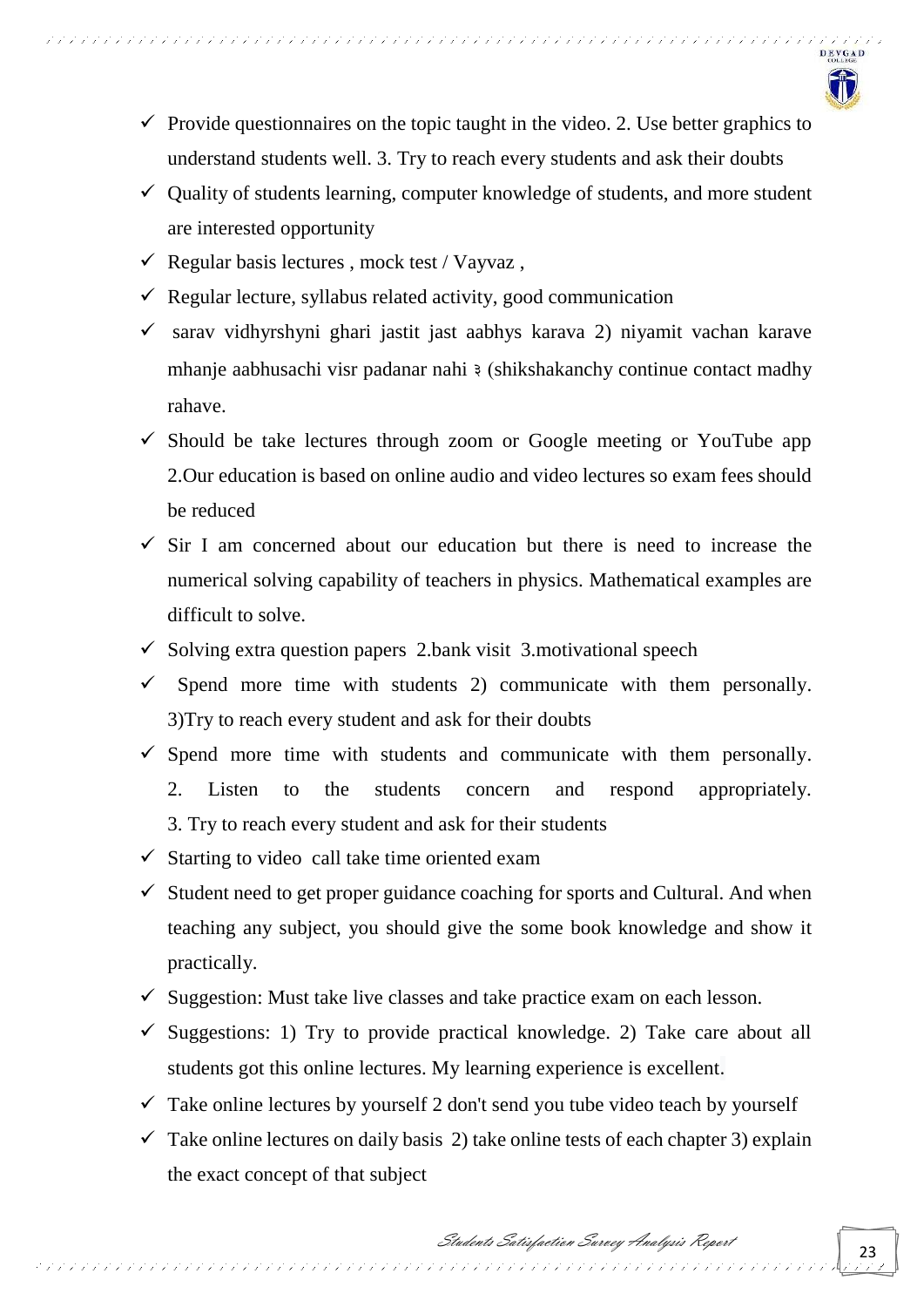

- $\checkmark$  Teaching staff are so good but sometimes specialist teachers' lecture is essential. To learn students in his own language and clear the doubt in clearly.
- $\checkmark$  The academic standard of the college is very good. I am proud to be a student of Devgad College.
- $\checkmark$  They should take us to different tours so that we can experience the actual working of tourism 2. Focus on English speaking 3.need to go to visit places
- $\checkmark$  To encourage to participate in extracurricular activities. Try to reach every student & ask for their doubts.
- $\checkmark$  Use better graphics and visual media to engage students well. 2) Try to reach every student and ask for their doubts.
- $\checkmark$  Must upgrade Science lab at any cost, upgrade canteens campus?
- $\checkmark$  Well qualified teachers are required as per their courses. Teacher's communication should be good with students'-class teaching is needed.
- $\checkmark$  Which is the subject taught to the students? Teachers need to know how much the subject reaches the students.
- $\checkmark$  अध्यापन करताना प्राध्यापकांनी संगणकीय तंत्रज्ञान जसे प्रक्षेपक, बहुविध माध्यमे,ई .चा जास्तीत जास्त वापर करावा असे माझे वैयक्तिक मत आहे.
- $\checkmark$  कला विभागासाठी पस्तके अजन उपलब्ध करून देणे .प्रत्येक प्रकरणावर किमान २ चाचण्या घेणे आवश्यक .जास्तीत जास्त विद्यार्थी लेक्चर अटेंड करणे सक्तीचे करावे.
- $\checkmark$  ज्या शाखेला जेवढे विषय गरजेचे आहेत तेवढेच घ्यावेत.आणि शौचालय च्या दर्जा सुधारणे.
- $\checkmark$  नीट विश्लेषात्मक शिकवावे.२. विद्यार्थ्यांचे मत देखील विचारले जावे .३ .शिकवलेली कितीसे समजते किवा तपासले जावे
- $\checkmark$  प्रत्येक टॉपिक चे PPT करून प्रोजेक्टर च्या साहाय्याने तो टॉपिक explain केला पाहिजे त्यामुळे मुलांना अधिक प्रमाणात तो समजेल, 2. शैक्षणिक सहलींचे आयोजन केले पाहिजे  $3.$ विद्यार्थ्यांशी मैत्रीपुर्ण वातावरण राखलं पाहिजे....धन्यवाद $\Omega$
- $\checkmark$  प्रात्यक्षिकाची आवशक्यता आहे. . २ वेळापत्रकात एकच वेळ हवा जेणेकरुन नेटवर्क साठी घरापासुन लांब जाणार्या विद्यार्थ्यांना प्रत्येक दिवसाची एकत्र लागोपाठ सर्व लेक्चर्स करता येतील आणि सारखे नेटवर्क साठी जावे लागणार नाह<mark>ी</mark>